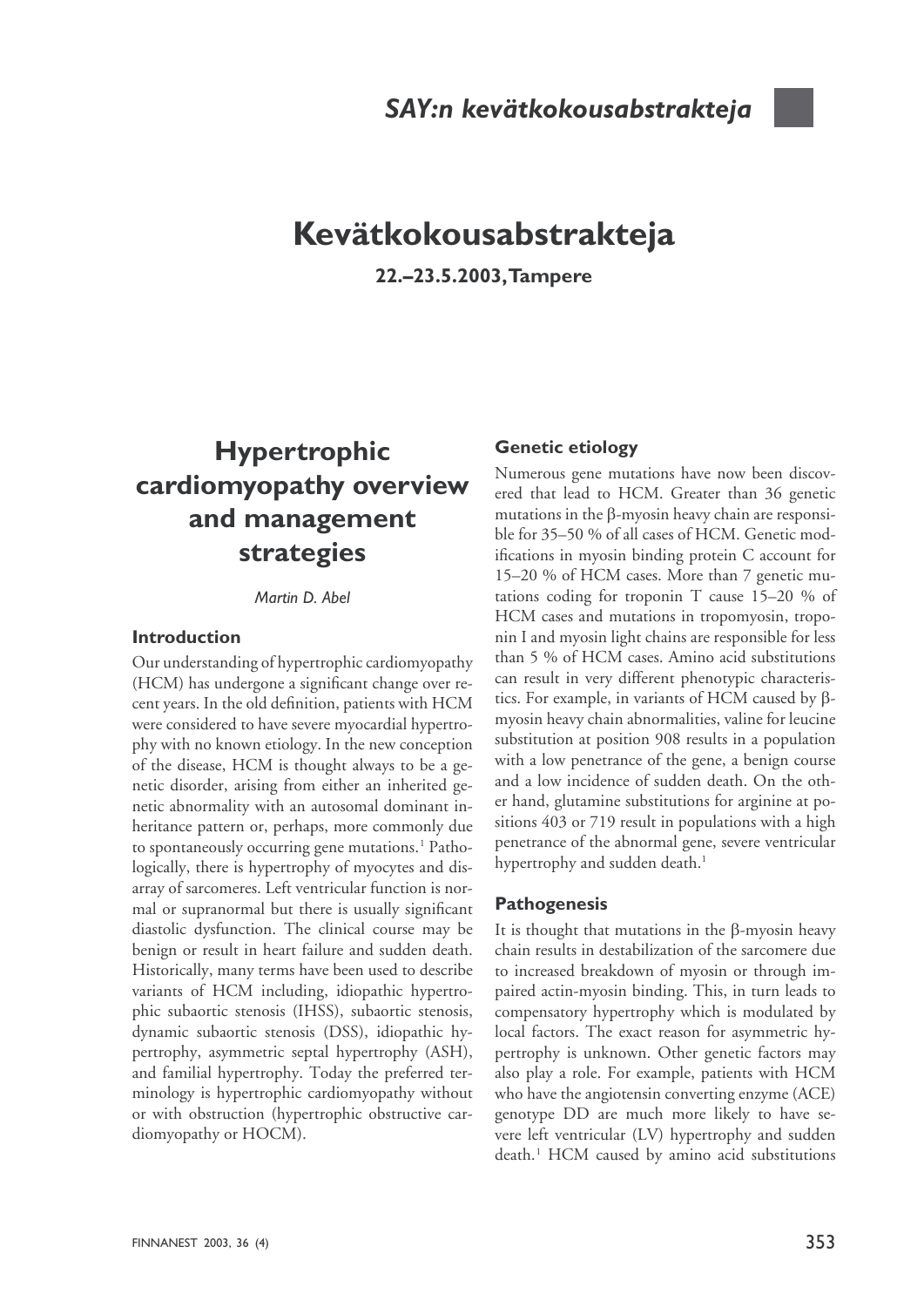in the β-myosin heavy chain or troponin T manifests by the  $2<sup>nd</sup>$  or  $3<sup>rd</sup>$  decade of life whereas mutations in cardiac myosin-binding protein C are associated with reduced penetrance until mid-life and better survival than that observed with the former two causes of HCM.2

## **Diagnosis**

The clinical diagnosis of HCM is established most easily and reliably with 2-dimensional (2D) echocardiography.3 Typically, the LV is hypertrophied but not dilated. Obviously, other causes of LV hypertrophy must be excluded, e.g., hypertension or valvular heart disease. The ECG is abnormal in 75 % to 95 % of HCM patients ranging from LV hypertrophy to dysrhythmias. However, when trying to establish a family pedigree it is likely that not all genetically affected individuals will be either symptomatic or have echocardiographic or electrocardiographic features of HCM.<sup>3</sup> Genetic studies combined with phenotyping will likely become the diagnostic approach in future years.

## **Clinical manifestations**

Of those patients presenting clinically with HCM about two-thirds will have features of obstruction (figure 1) resulting in dyspnea, hypotension and syncope. Diastolic dysfunction also can cause dyspnea. LV hypertrophy can result in angina, and dysrhythmias can produce syncope and sudden death.

In patients with LV outflow tract (LVOT) obstruction there is typically asymmetric septal hypertrophy producing a narrowing of the LVOT which is accentuated during systole. The increased velocity of blood traversing the LVOT produces a drop in pressure (Venturi effect) thereby pulling the anterior mitral valve leaflet more anteriorly and causing secondary coaptation problems of the mitral valve ap-

paratus. This in turn leads to mitral regurgitation (figure 2).

## **Medical management**

Medical therapy consists primarily in the use of negative inotropic medications like beta-blockers, calcium-channel blockers, principally verapamil, and occasionally disopyramide, a type IA antiarrhythmic agent that may reduce LVOT gradients at rest. This effect is thought to be mediated by slowing of the LV ejection acceleration. In the hemodynamic management of patients with HOCM attention must be paid to loading conditions and contractility. Increases in contractility of the LV will result in an increased pressure gradient from the LV to the aorta across the LVOT. Beta-blockers and volatile anesthetics have a salutary effect in mitigating the catecholamine stress response to noxious surgical stimuli or even laryngoscopy and intubation of the trachea. Other factors that result in an increased LV-OT gradient are decreases in afterload as may occur with vasodilatation from any cause and loss of preload as occurs with hypovolemia. Thus, the optimal management of these patients includes maintenance of afterload by avoiding vasodilatation and adequate fluid therapy to keep preload relatively high. However, in patients failing medical therapy some kind of intervention is usually necessary to ameliorate obstructive symptoms.

## **Interventional therapy**

Interventional therapies to relieve obstruction include dual-chamber pacing, surgical myectomy and more recently alcohol septal ablation therapy. In patients at high risk for sudden death an internal cardiac defibrillator (ICD) may be indicated.

## **1. Chronic dual-chamber pacing**

Chronic dual-chamber pacing has been associated

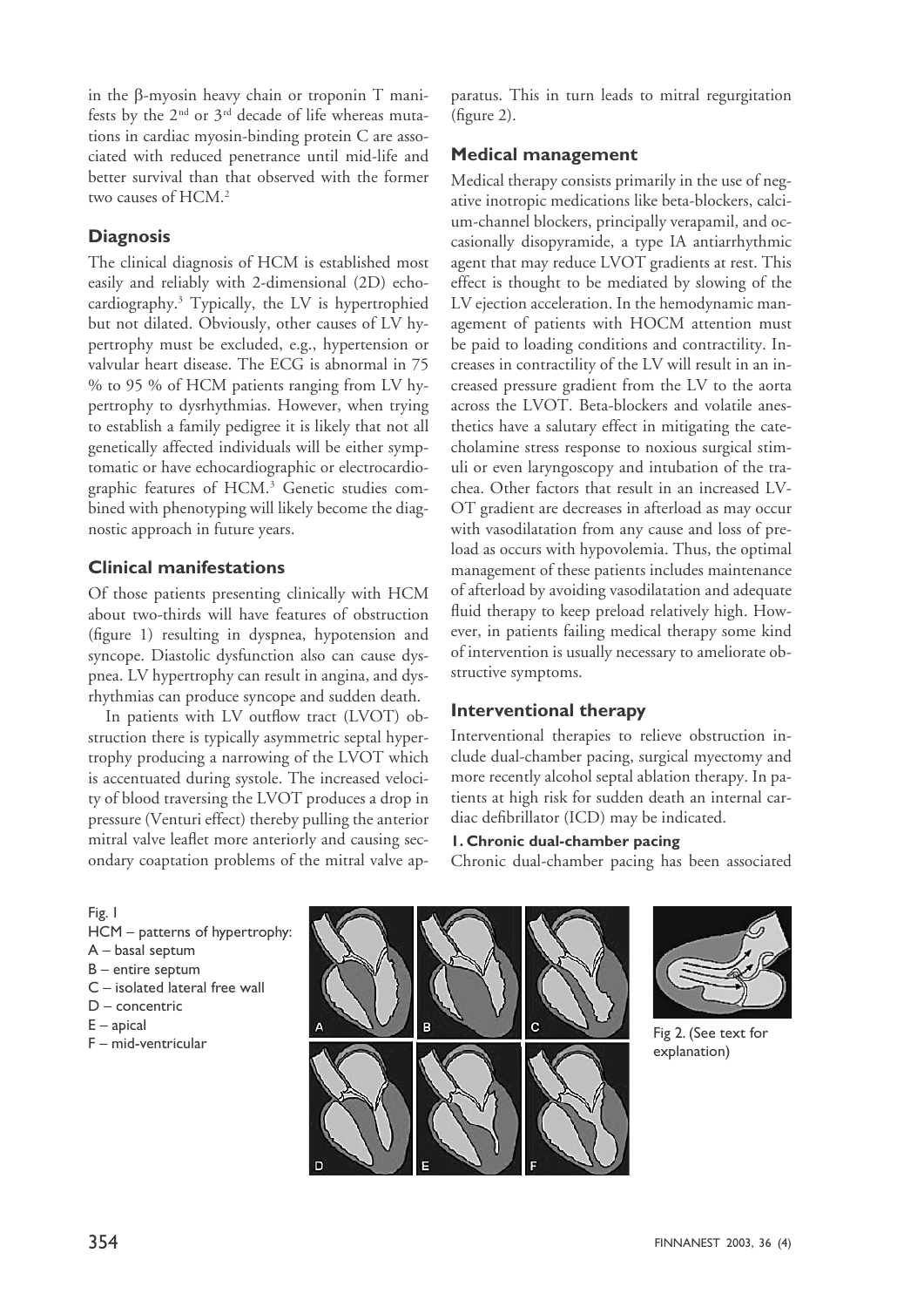with improvement in symptoms with a reduction in LVOT gradient. However, many of the earlier studies were uncontrolled and observational in nature. More recently, several randomized, crossover clinical trials have shown little objective evidence of improvement with a significant placebo effect.<sup>3,4</sup> Nevertheless, a dual-chamber pacing trial prior to surgical myectomy may be of value in selected patients but its effects must be carefully evaluated in a hemodynamic laboratory.

#### **2. Surgical septal myectomy**

LV septal myectomy is the "gold-standard" of therapy for severely symptomatic patients with large LV-OT gradients unresponsive to or intolerant of medical therapy. Typically, such patients have provocable LVOT gradients > 50 mm Hg. The operation involves resection of a section of muscle from the LV septum just beneath the aortic valve opposite the anterior mitral valve leaflet and extending just beyond the distal margins of mitral leaflets. Adequacy of the resection is judged echocardiographically and hemodynamically by measurement of the LV-OT gradient before and after myectomy with provocative maneuvers.

#### **3. Alcohol septal ablation**

The anatomy of the blood supply to the LV septum is delineated using conventional angiographic techniques common to coronary angiography and angioplasty. Favorable anatomical features include a welldefined first septal perforating artery that supplies only the basal septum. However, because of considerable variability in the distribution of the first septal perforating artery it is essential to define its takeoff from the left anterior descending coronary artery and its distribution in patients with HCM who are being considered for alcohol septal ablation.<sup>5</sup>

Variability in the size and distribution of the FSPA (first septal perforating artery) in patients without HCM was substantial. Areas of the heart other than the basal septum were supplied in some patients by the FSPA. In other patients the FSPA did not supply the entire basal septum. Similar findings were noted in patients with HCM.

A small volume of absolute alcohol is injected into the target septal perforator coronary artery branch to produce a focal myocardial infarction. This infarct results in reduced basal septal thickening thereby enlarging the LVOT and decreasing the Venturi pull on the anterior mitral valve leaflet. Reductions in LVOT gradient are claimed to be similar to those resulting from surgical myectomy.<sup>6</sup> However, a recent comparative analysis showed surgery to be su-

perior to ablation in reducing resting and provocable gradients.<sup>7</sup> However, there are no published randomized or controlled studies comparing alcohol septal ablation to surgical myectomy in HCM.<sup>8</sup> Septal ablation with surgery or alcohol is associated with a finite morbidity and mortality. Complications include complete heart block requiring a permanent pacemaker (much higher incidence with alcohol)<sup>9</sup>, coronary dissection (alcohol), ventricular septal defect (both), and large anterior infarction (alcohol). Long-term follow-up is still lacking for alcohol septal ablation. Maron has raised the concern that "ablation alone potentially creates a permanent, electrically unstable substrate for lethal reentrant ventricular tachyarrhythmias by virtue of the healed intramyocardial septal scar in some HCM patients who are already undoubtedly predisposed to arrhythmogenesis; this consideration raises some uncertainty regarding the long-term risks of alcohol septal ablation."<sup>3,10</sup>

## **Sudden death**

In the majority of HCM patients (55 %) sudden death is very uncommon. However, in certain subsets of HCM, sudden death occurs more commonly often with vigorous physical exertion. HCM is the most common cause of cardiovascular sudden death in young people, including trained competitive athletes (basketball, football especially in black athletes).<sup>3</sup> The following markers are associated with sudden death: prior cardiac arrest or spontaneous sustained ventricular tachycardia; family history of premature HCM-related death; exertional syncope or near-syncope, when arrhythmia-based or unrelated to neurocardiogenic mechanisms; prolonged bursts of nonsustained ventricular tachycardia on ambulatory (Holter) ECG recordings; hypotensive blood pressure response to exercise; and extreme LV hypertrophy in adolescents and young adults.<sup>3</sup> Presentation of HCM in young children is very uncommon because the development of the disease is usually progressive over time. Certain genetic defects responsible for HCM are associated with a higher propensity for sudden death as noted above. Premature death is seen in some β-myosin heavy chain mutations (e.g., Arg403Gln and Arg719Gln) and some troponin T mutations. On the other hand, mutations of myosin-binding protein C and α-tropomyosin result in a more benign natural history. Access to the molecular biology of HCM does not yet represent a clinically relevant strategy that routinely affects disease management.<sup>3</sup> The role of invasive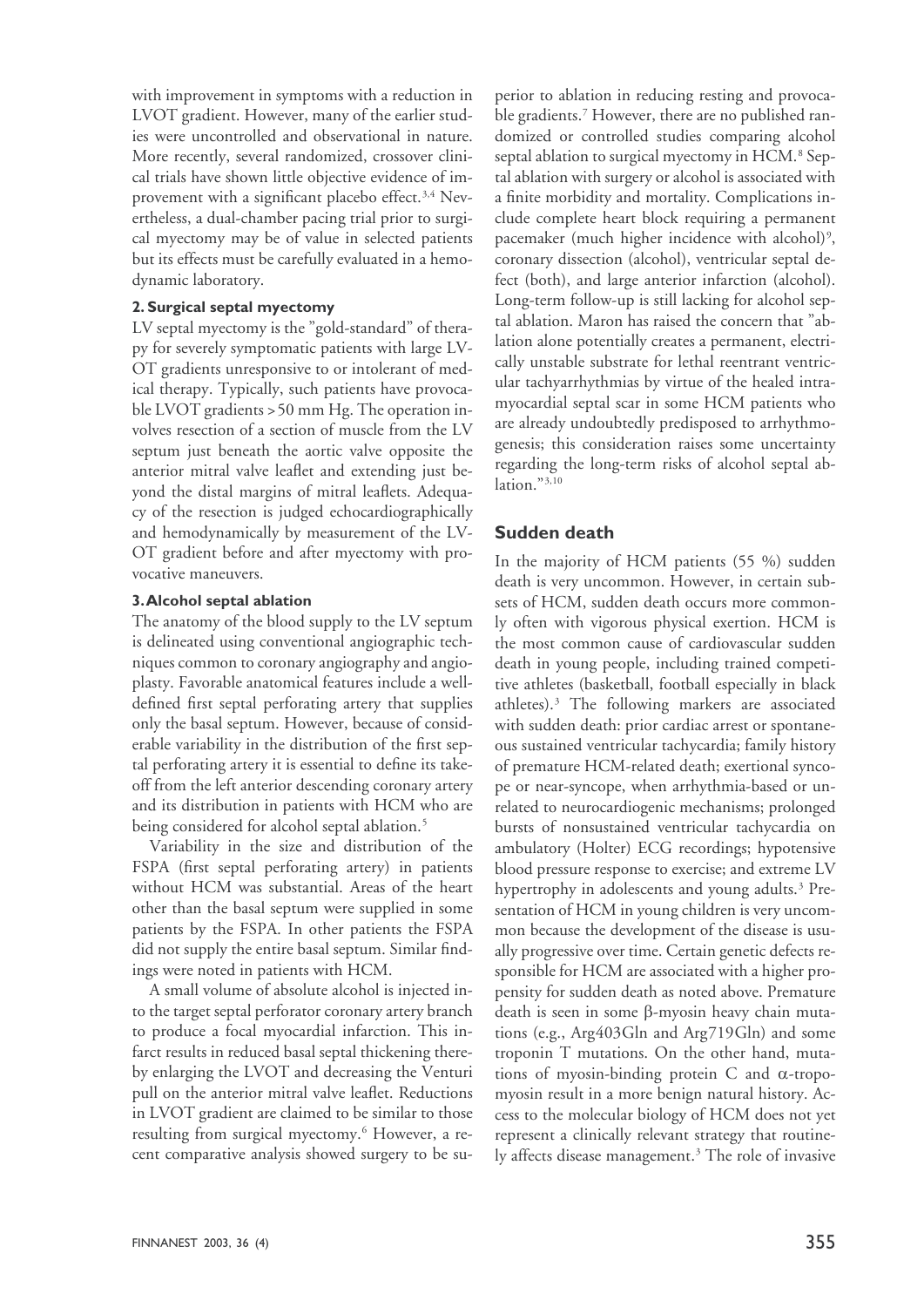strategies like electrophysiologic testing with programmed stimulation to induce ventricular dysrhythmias to detect patients at high risk for ventricular fibrillation is still experimental.<sup>3</sup> According to Maron most HCM patients should undergo a risk stratification assessment. 3 This assessment would involve a cardiologist taking a careful history and performing a physical examination followed by noninvasive testing utilizing 2-D echocardiography, ambulatory (Holter) electrocardiography, and treadmill or bicycle exercise testing.<sup>3</sup>

## **Conclusion**

A substantial evolution in our understanding of the etiology, pathogenesis, genetic basis, clinical presentation and treatment for HCM has occurred over the last few years. Further medical advances will likely lead to management strategies that actually alter the natural history of the disease itself. It is also important to remember that while we, as physicians, see a disproportionate number of symptomatic HCM patients at all ages, many people with the HCM genotype live a normal life-span with a good quality of life.  $\Box$ 

#### References

- 1. Marian AJ, Roberts R. Recent Advances in the Molecular Genetics of HCM. Circulation 1995; 92: 1336.
- 2. Niimura H. Bachinski LL. Sangwatanaroj S, et al. Mutations in the gene for cardiac myosin-binding protein C and late-onset familial hypertrophic cardiomyopathy. N Engl J Med 1998; 338: 1248.
- 3. Maron BJ. Hypertrophic cardiomyopathy: a systematic review. JAMA 2002; 287: 1308.
- 4. Ommen SR, Nishimura RA, Squires RW, et al. Comparison of dual-chamber pacing versus septal myectomy for the treatment of patients with hypertrophic obstructive cardiomyopathy. J Am Coll Cardiol 1999; 34: 191.
- 5. Singh M. Edwards WD. Holmes DR Jr. Tajil AJ. Nishimura RA. Anatomy of the first septal perforating artery: a study with implications for ablation therapy for hypertrophic cardiomyopathy. Mayo Clin Proc 2001; 76: 799.
- 6. Nagueh SF, Ommen SR, Lakkis NM, et al. Comparison of ethanol septal reduction therapy with surgical myectomy for the treatment of hypertrophic cardiomyopathy. J Am Coll Cardiol 2001; 38: 1701.
- 7. Qin JX, Shiota T, Lever HM, et al. Outcome of patients with hypertrophic obstructive cardiomyopathy after percutaneous transluminal septal myocardial ablation and septal myectomy surgery. J Am Coll Cardiol 2001; 38: 1994–2000.
- 8. Wigle ED, Schwartz L, Woo A, Rakowski H. To ablate or operate? that is the question. J Am Coll Cardiol. 2001; 15: 1707.
- 9. Nagueh SF. Ommen SR. Lakkis NM. Killip D. Zoghbi WA. Schaff HV. Danielson GK. Quinones MA. Tajik AJ. Spencer WH. Comparison of ethanol septal reduction therapy with surgical myectomy for the treatment of hypertrophic obstructive cardiomyopathy. J Am Coll Cardiol 2001; 38: 1701.
- 10. Maron BJ. Role of alcohol septal ablation in treatment of obstructive hypertrophic cardiomyopathy. Lancet 2000; 355: 425.

Martin D. Abel, MBBCh, FRCA, Mayo Clinic, Rochester, MN

# **TEE – a mirror of cardiac performance**

*Martin D. Abel*

## **Introduction**

Echocardiography was first used in the operating room in the 1970s. Initially, echocardiographic images were obtained epicardially by cardiologist. The widespread use of echocardiography intraoperatively followed the introduction of transesophageal echocardiography (TEE) in the 1980s and did not become commonplace until two-dimensional (2- D) and color Doppler imaging with high-frequency transducers became available in the mid-1980s. With the improved quality of imaging, anesthesiologists and surgeons were able to use TEE intraoperatively to confirm the adequacy of valve reconstruction and other surgical repairs, diagnose myocardial ischemia, determine the cause of acute hemodynamic collapse and other hemodynamic perturbations, and provide diagnostic information that was not obtained preoperatively. Intraoperative TEE (IOTEE) information has enabled surgeons to correct inadequate surgical repairs before patients leave the operating room thereby reducing the need for early reoperation. IOTEE also has facilitated the prevention and early treatment of perioperative complications.<sup>1</sup>

Although other intraoperative monitoring devices can provide much of the information necessary for taking care of patients during surgery, TEE offers important advantages over other diagnostic monitoring techniques. By mirroring both anatomic detail and blood flow IOTEE can facilitate diagnosis, allow the institution of specific treatments, and monitor interventions throughout the operative course without disrupting surgical technique.<sup>1</sup>

There are some important limitations to the use of IOTEE. Some regions of the heart and great vessels cannot be well visualized, e.g., ascending aorta and aortic arch. IOTEE is generally considered to be safe, but insertion and manipulation of the TEE probe can produce pharyngeal and/or laryngeal trauma, dental injuries, esophageal trauma or bleeding, arrhythmias, respiratory distress, hemodynamic effects and even deaths attributable to TEE. The inaccurate interpretation of TEE images by inexperienced examiners might result in incorrect clinical decisions producing unnecessary perioper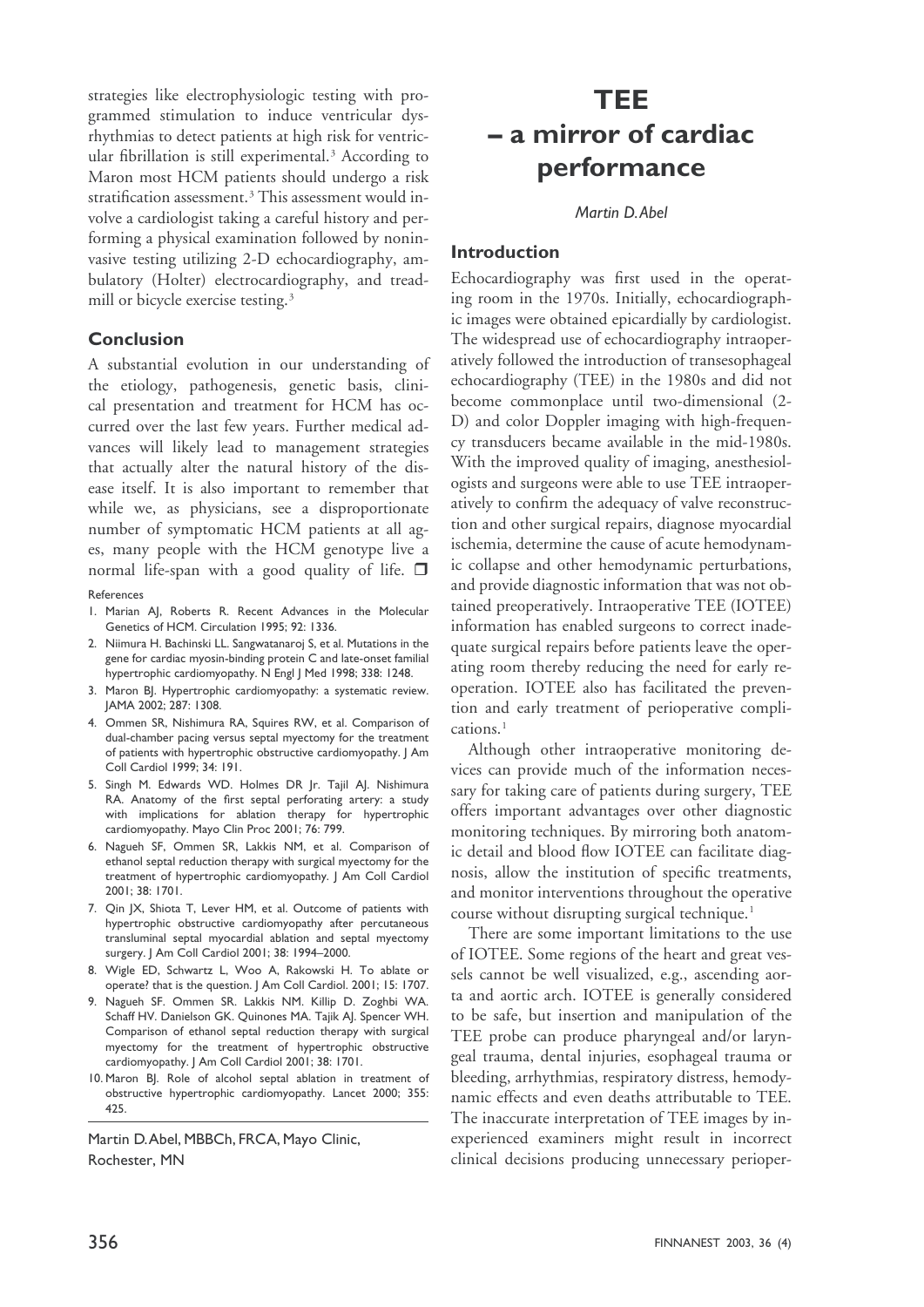ative complications. IOTEE assessment may divert the anesthesiologist from the care and attention that he/she needs to pay to other intraoperative responsibilities.<sup>1</sup>

## **Role of echocardiography in surgery**

In 1996 the American Society of Anesthesiologists and the Society of Cardiovascular Anesthesiologists created a task force to develop evidenced-based practice guidelines related to the use of IOTEE perioperatively. Members of this task force included anesthesiologist from academic institutions across the USA and cardiology representation from the American College of Cardiology and the American Society of Echocardiography. In the report the indications for the use of IOTEE were graded into 3 categories based on the level of scientific evidence available at the time.

cardiac output, filling pressure) and measurements obtained by more conventional tests (e.g., thermodilution). Studies comparing TEE and thermodilution measurements of cardiac output report wide ranges in correlation coefficients ( $R = 0.72{\text -}0.97$ ), bias estimates  $(0.03-1.01 \frac{1}{\text{min}})$ , and limits of agreement. The frequency with which TEE detects hemodynamic disturbances has not been studied. Moreover, there is little evidence beyond case reports to confirm that hemodynamic monitoring by TEE results in improved clinical outcomes.

**EXPERT OPINION:** Quantitative analysis of TEE information may increase its sensitivity in detecting small changes in ventricular dimensions or ejection, a capacity that would dramatically enhance conventional hemodynamic monitoring, but it is time consuming and requires considerable skills. Until automated analysis systems overcome these limitations, in-

| Criteria                                        | Indications for the Use of Intraoperative TEE. <sup>1</sup>  |                                                                      |                                                                            |  |
|-------------------------------------------------|--------------------------------------------------------------|----------------------------------------------------------------------|----------------------------------------------------------------------------|--|
|                                                 | Category I                                                   | Category II                                                          | Category III                                                               |  |
| Scientific evidence or<br><b>Expert Opinion</b> | Strongest                                                    | Supported by weaker evidence<br>and expert consensus                 | Little current scientific or<br>expert support                             |  |
| <b>Clinical Outcomes</b>                        | Frequently improved                                          | May be useful in improving<br>clinical outcomes in these<br>settings | Infrequently useful<br>in improving clinical<br>outcomes in these settings |  |
| <b>Clinical Indications</b>                     | Often indicated,<br>depending on individual<br>circumstances | Appropriate indications are<br>less certain                          | Appropriate indications are<br>uncertain                                   |  |

The table above and some of the following sections are selected and abridged from this report: "Practice guidelines for perioperative TEE. A report by the ASA and the SCA Task Force on TEE." Thys DN, Abel MD et al. Anesthesiology 1996; 84: 986-1006<sup>1</sup>

## **Hemodynamic function**

TEE has been used extensively for the evaluation (monitoring of presence, followed by determination of etiology) of hemodynamic and global ventricular function. Some have used TEE to estimate standard hemodynamic variables (e.g., filling pressures, cardiac output) that are normally obtained by other invasive techniques, such as pulmonary artery catheterization, whereas others have used it to quantify cardiac dimensions, intracardiac flow rates, and overall cardiac performance. Such measurements were previously not readily obtainable in the operating room or ICU.

**SUMMARY OF THE EVIDENCE:** Current studies provide conflicting information about the correlation between TEE estimates of hemodynamic indexes (e.g.,

traoperative TEE will remain a largely qualitative tool for assessing hemodynamic function. Even with these limitations, however, the task force believes that TEE provides more accurate estimates of preload (end-diastolic volume) than the pulmonary artery catheter. Preload is physiologically determined by sarcomere length, a variable more accurately estimated by volume than by pressure measurements. When compared with the pulmonary artery catheter, TEE may be more expedient, because it can be inserted more quickly and without sterile technique; safer, because it does not enter the great vessels and heart; and more comprehensive, because it provides more global hemodynamic information about the performance and structure of the heart.

Although direct evidence is lacking, the task force believes that detecting acute hemodynamic distur-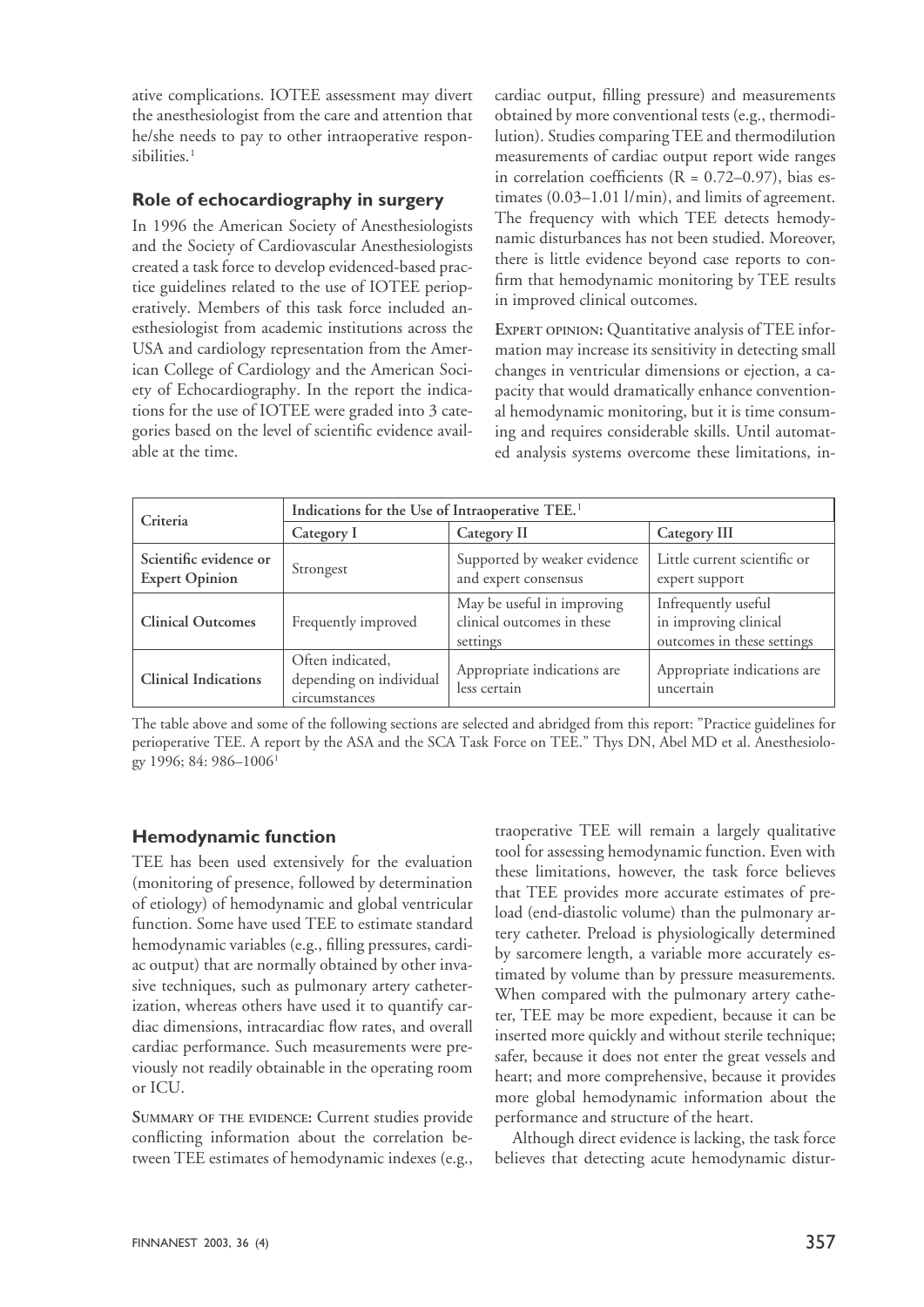bances during surgery improves clinical outcomes. These benefits are realized by using TEE to diagnose the hemodynamic problem (e.g., hypovolemia, myocardial depression) and to suggest appropriate therapy (e.g., volume expansion, inotropic therapy). The task force believes that failing to take action to correct or prevent hemodynamic disturbances increases the risk of end-organ damage and perioperative mortality.

**RECOMMENDATIONS (INDICATIONS):** An increased risk of hemodynamic disturbances during the perioperative period is a category II indication for perioperative TEE. Increased risk may occur when conditions associated with the patient (e.g., congestive heart failure, valvular heart disease, abdominal aortic aneurysm, preeclampsia, trauma, burn injuries), procedure (e.g., vascular surgery, CPB, extensive tumor resection, liver transplantation, total hip replacement), or clinical setting (e.g., difficulties in inserting central venous pressure catheters, inability to estimate blood loss, poor hospital-specific conditions, such as complication rates for a specific procedure) predispose to hemodynamic disturbances. The emergent use of perioperative TEE to determine the cause of acute, persistent, and life-threatening hemodynamic disturbances in which ventricular function and its determinants are uncertain and have not responded to treatment is a category I indication.

**RECOMMENDATIONS (PROFICIENCY):** Anesthesiologists with basic TEE training should be able to make qualitative assessments of hemodynamic status and should have a cognitive understanding of more sophisticated TEE techniques for quantifying hemodynamic function.

## **Wall motion, myocardial ischemia, and coronary artery disease**

Hemodynamic and other physiologic stresses during the perioperative period increase the risk of perioperative myocardial ischemia, especially among patients with coronary artery disease and peripheral vascular disease. Traditional methods for monitoring myocardial ischemia during surgery, such as continuous ECG, have limited sensitivity in the early detection of tissue injury. A growing body of evidence therefore has examined the role of TEE in detecting ischemia during both cardiac and noncardiac surgery.

**SUMMARY OF THE EVIDENCE:** There is good evidence that the development of regional ventricular dysfunction during surgery increases a patient's risk of

developing perioperative myocardial infarction (MI) and sudden death. TEE can detect regional ventricular dysfunction, but there is little evidence about its accuracy, because neither a reliable reference standard is available, nor is it certain that the wall motion abnormalities reflect true myocardial ischemia. Most studies have examined the accuracy of TEE relative to intraoperative ECG tracings, an imperfect reference standard, and find weak concordance. Intraoperative TEE evidence of regional ventricular dysfunction is reported to occur in 27–100 % of cases in which there is ECG evidence of ischemia and in 56–85 % of cases in which ECG evidence of ischemia is lacking. The reportedly high incidence of intraoperative regional ventricular dysfunction  $(21–30\%$  of cardiac surgery cases,  $10–52\%$  of vascular cases, and 20–60 % of non-cardiovascular cases) and postoperative dysfunction (47–60 % of cardiac surgery patients) raises important questions about the frequency of false-positive findings.

Moreover, there is little direct evidence that the detection of regional ventricular dysfunction or other TEE evidence of ischemia results in improved perioperative clinical outcomes or long-term survival. This lack of evidence is mainly due to the absence of studies examining these outcomes. Studies of cardiac surgery patients report that TEE findings were "valuable or essential" or resulted in a change in therapy (graft revision, hemodynamic support) in 2–12 % of patients, but there is no direct evidence that patients experience better outcomes as a result of these changes. Intraoperative TEE also is capable of evaluating myocardial perfusion patterns, coronary artery anatomy, and graft patency, but few studies have examined whether this information improves clinical outcomes.

**EXPERT OPINION:** Evidence from animal experiments and angioplasty studies suggests that wall motion abnormalities generally precede ECG changes during myocardial ischemia. The task force believes that TEE provides a more meaningful reference standard for ischemia than ECG. The limitations of TEE also are recognized, however. Interpretations of wall motion and thickening often are more subjective than quantifiable ECG changes (e.g., ST-segment depression). TEE interpretations can be influenced by translational motion of the heart, bundle branch block, and ventricular pacing. A marked worsening of segmental wall motion and thickening is required (in the absence of similar global changes) to strongly suggest the diagnosis of ischemia; less pronounced changes are interpreted inconsistently, even by experts. Moreover, all segmental wall mo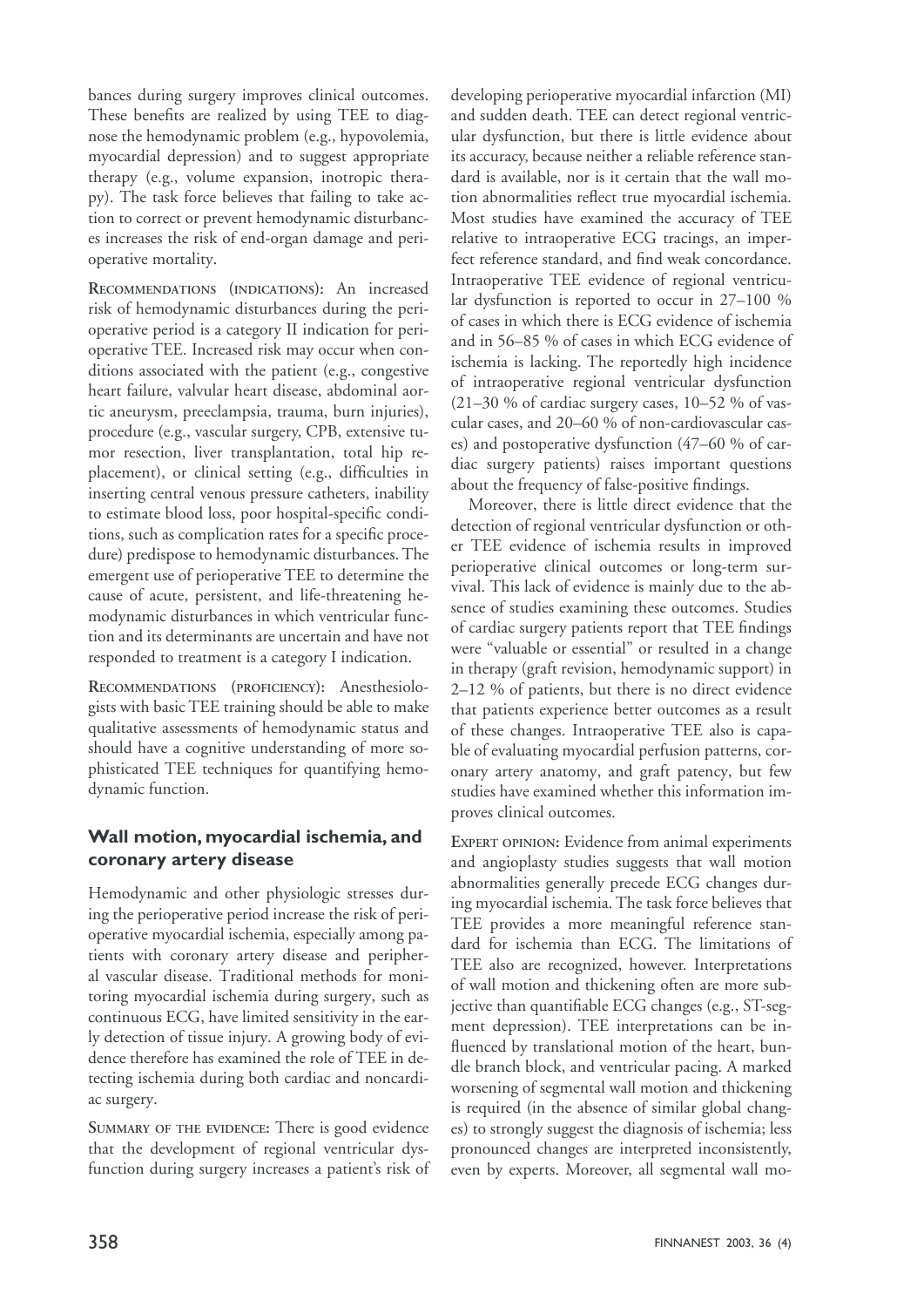tion abnormalities are not indicative of myocardial ischemia. Segmental wall motion abnormalities not caused by ischemia can occur because of preexisting disease (e.g., prior MI, myocarditis) or confounding intraoperative events (e.g., myocardial stunning after cardiopulmonary bypass [CPB]). Protocols have recently been suggested for distinguishing intraoperatively between stunned and infarcted myocardium, but they require further evaluation to be validated. Because an automated system for analyzing wall motion and thickness is currently unavailable for TEE, only qualitative wall motion assessment is available in real time. Moreover, real-time assessment of segmental wall motion may be less accurate than off-line (laboratory) assessment. When TEE is used to evaluate wall motion, the yield will increase with the use of multiple planes and methods that facilitate temporal comparisons (e.g., side-by-side cine loops).

Although there is little direct evidence that TEE detection of myocardial ischemia improves clinical outcome, the task force believes that indirect evidence can be extrapolated from non-TEE studies showing that early treatment of myocardial ischemia and MI improves survival. Intraoperative TEE detection of ischemia permits corrective interventions, including alterations in surgery, anesthetic management, and postoperative triage, which can prevent perioperative complications. For example, TEE detection of post-CPB myocardial ischemia during coronary artery bypass graft surgery permits, if indicated, immediate revascularization before the patient leaves the operating room, thereby reducing the risk of perioperative MI. Both indirect evidence and expert opinion suggest that these measures improve clinical outcomes.

**RECOMMENDATIONS (INDICATIONS):** An increased risk of myocardial ischemia or infarction during the perioperative period is a category II indication for perioperative TEE. An increased risk may occur when conditions associated with the patient (e.g., history of prior MI or coronary artery disease, left ventricular dysfunction, dysrhythmias), procedure (e.g., coronary artery bypass graft, operations on the great vessels or that involve aortic cross-clamping, noncardiac intrathoracic surgery, upper abdominal procedures), or clinical setting (e.g., anticipated duration of surgery, hospital-specific factors) predispose to myocardial ischemia or MI. Use of perioperative TEE to evaluate myocardial perfusion, coronary artery anatomy, or graft patency is category III indications. The argument for using TEE is strengthened when ECG monitoring cannot provide accurate information, such as in patients with conduction disorders or in procedures that interfere with ECG lead placement. The argument for using TEE is weakened when clinical factors (e.g., preexisting regional ventricular dysfunction) limit the accuracy of wall motion interpretations.

**RECOMMENDATIONS (PROFICIENCY):** Anesthesiologists with basic TEE training should be able to use TEE to detect unequivocal changes in segmental wall thickening and motion (e.g., from normal wall motion to akinesis) and should be able to distinguish these changes from artifacts (e.g., translational motion of the heart, changing cross section, image dropout, abnormal ventricular activation). Subtle changes in segmental wall motion and thickening, however, are difficult to detect, even for experts. The ability to evaluate or quantify such changes in association with myocardial ischemia and MI requires advanced training.

## **Air emboli**

**SUMMARY OF THE EVIDENCE:** Intraoperative TEE can detect air bubbles in 8–60 % of patients undergoing neurosurgery and 11–79 % of patients undergoing cardiac surgery. Current evidence is inadequate, however, to determine whether these emboli increase the risk of neurologic complications or whether intraoperative TEE monitoring for air emboli improves clinical outcomes.

EXPERT OPINION: TEE is an extremely sensitive test for air (emboli as small as 2 micro meter usually can be detected) but the clinical significance of these bubbles is unclear. Animal studies suggest that air entrainment greater than 1 cc/kg increase the risk of neurologic complications, but the threshold value for safe air volumes in humans is uncertain. The task force believes that patients benefit when TEE detects air during cardiotomy and neurosurgical procedures. During cardiotomy, venting procedures before cessation of CPB can eliminate retained air, and the task force believes that such measures decrease the patient's risk of embolic neurologic events, right ventricular failure due to right coronary artery air embolism, and MI. TEE offers similar benefits during sitting craniotomies, especially if the patient has not been screened preoperatively for patent foramen ovale. Patent foramen ovale appears to be a risk factor for stroke, and intraoperative maneuvers can induce intracardiac pressure changes that open probepatent defects to permit paradoxical emboli. TEE is the only intraoperative tool for detecting these abnormalities; few other tests can detect air and sourc-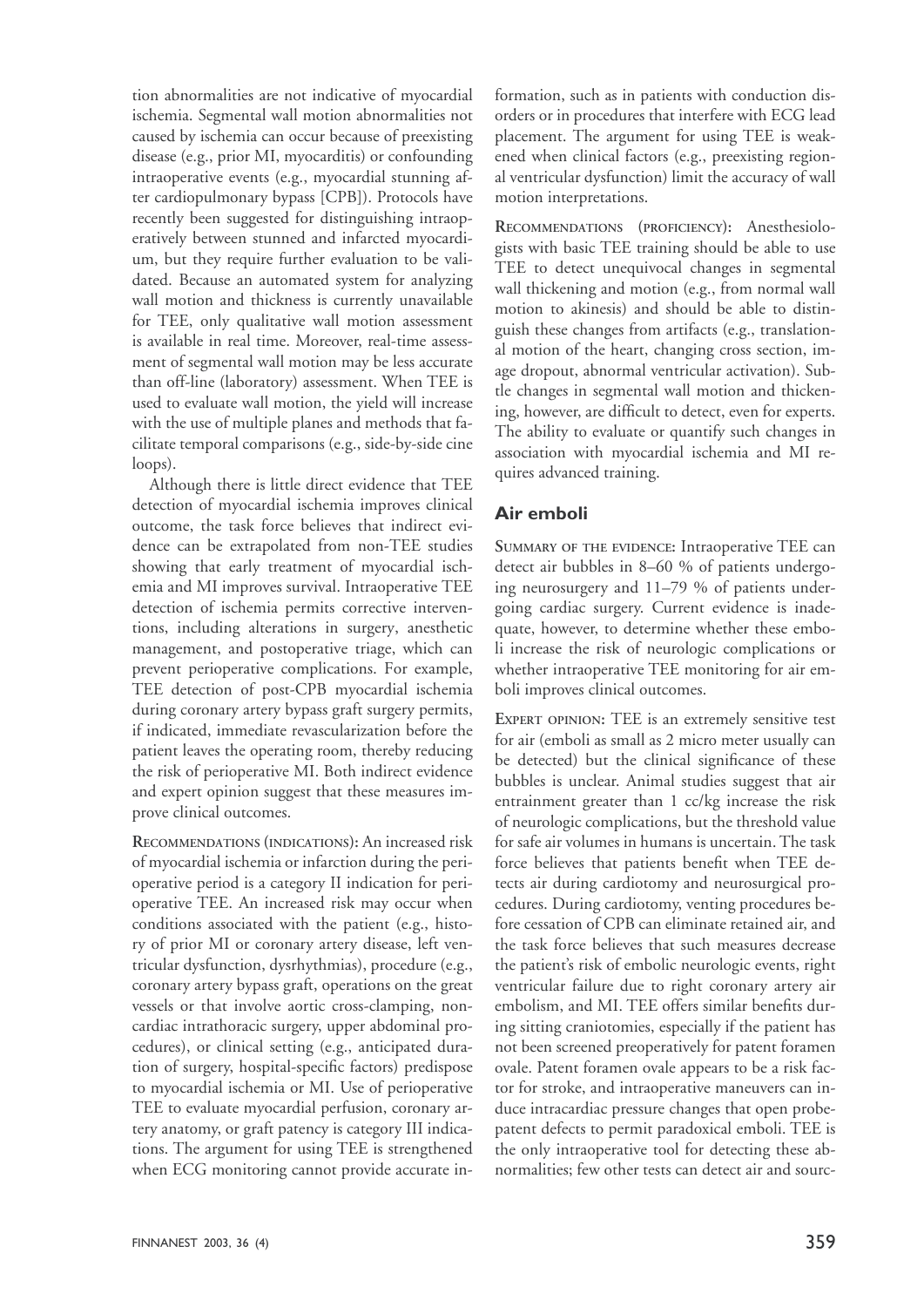

es of right-to-left shunts as accurately. The task force recognizes that the use of TEE during upright neurosurgical procedures may increase the risk of vocal cord injury, although using proper technique and equipment may reduce these risks.

**RECOMMENDATIONS (INDICATIONS):** The detection of air emboli during cardiotomy and heart transplant operations is a category II indication for using intraoperative TEE. It also should be considered on an individual basis for patients undergoing upright neurosurgical procedures (category II).

**RECOMMENDATIONS (PROFICIENCY):** Anesthesiologists with basic TEE training should have an understanding of the physiologic effects of air emboli and should be technically capable of detecting air emboli intraoperatively, especially during upright neurosurgical procedures. The use of intraoperative TEE to accurately detect patent foramen ovale should be performed by, or in timely consultation with, a physician with advanced TEE training.

## **Mayo clinic experience**

The figures below describe the intraoperative use of TEE (IOTEE) in our practice. In 15 % of cases we found new information prebypass that directly impacted the surgical management. The most common new prebypass information found was a patent foramen ovale resulting in closure in most cases. New information was found postbypass in 6 % of the cases, which resulted in further surgery and / or a change in hemodynamic management 4 % of the time. The most common postbypass finding was valvular dysfunction requiring repeat cardiopulmonary bypass in most cases to re-repair the valve or, in some cases, valve replacement.<sup>12</sup>

In a study that prospectively compared the IO-TEE findings with the operative findings in 1918 consecutive cardiac cases, we found only 48 discordant findings. Discordant findings occurred in 2.5 % of cases and were mostly related to valve pathology. This resulted in an alteration of the planned surgical procedure in a small number of cases (0.3 %).<sup>13</sup>

Performing TEE in a patient with unexplained, unstable hemodynamics, cardiac arrhythmia, hypoxemia, or in the evaluation of cardiac trauma has an even greater impact. We found a cause for these unexplained physiological perturbations in 80 % of patients that resulted in an alteration of the planned surgical procedure in one quarter.<sup>14</sup> We concluded that emergency TEE is a feasible and safe method for assessment of unstable patients in the operating room and has a high diagnostic yield.  $\Box$ 

References

- 1. Thys DN, Abel MD, Bollen BA, Cahalan MK et al. Practice guidelines for perioperative transesophageal echocardiography. A report by the ASA and the SCA Task Force on TEE. Anesthesiology 84: 986–1006, 1996.
- 2. Click RL, Abel MD, Schaff HV. Intraoperative transesophageal echocardiography five-year prospective review of impact on surgical management. Mayo Clin Proc 75: 241–247, 2000.
- 3. Chaliki HP, Click RL, Abel MD. Comparison of intraoperative transesophageal echocardiographic examinations with the operative findings: prospective review of 1918 cases. J Am Soc Echocardiogr 12: 237–40, 1999.
- 4. Brandt RR, Oh JK, Abel MD, Click RL, Orszulak TA, Seward JB. Role of emergency intraoperative transesophageal echocardiography. J Am Soc Echocardiogr 11: 972–7, 1998.

Martin D. Abel, MBBCh, FRCA, Mayo Clinic, Rochester, MN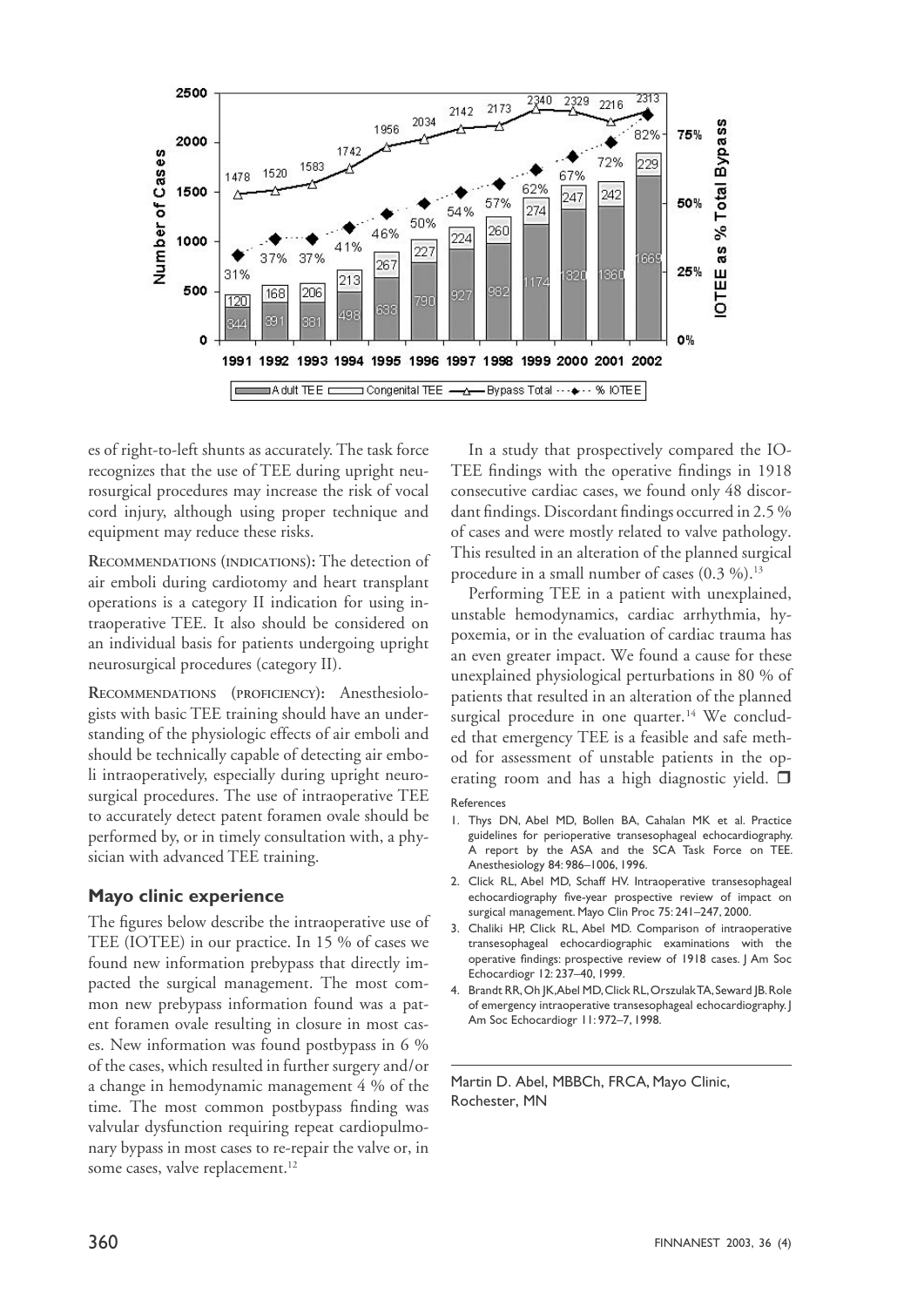# **Cardiovascular risk factors for anesthesia**

#### *Allison K. Cabalka*

INCREASED SURVIVAL OF CHILDREN with congenital heart disease (CHD), particularly complex CHD, has resulted in an increase in both children and adults with CHD who require anesthesia for noncardiac surgical procedures. Pts with CHD who undergo non-cardiac surgery may be at increased anesthetic risk, particularly if their underlying condition is critical, or their physiological balance precarious. Assessment of anesthesia risk includes a full history, physical exam, and cardiovascular assessment, with attention to underlying anatomy, surgical history, and current cardiovascular function. Issues, which may need to be addressed during the conduct of anesthesia, include oxygen saturation at baseline, ventricular function, underlying cardiac rhythm, pulmonary artery pressures, and important hemodynamic abnormalities. Assessment of cardiac status includes a full understanding of the underlying disease. Patients can be categorized based on underlying physiology, ventricular function, and systemic side effects of their CV disease. CHD "anatomic" physiology can be divided into 4 basic categories: left-to-right shunt, right-to-left shunt, mixing lesions and single ventricles, and obstructive lesions. For pts in the first 3 categories the anesthetist needs to pay careful attention to the balance of systemic and pulmonary blood flow, so as not to overcirculate one at the expense of the other. For example, in pts with left-to-right shunt and a reactive or responsive pulmonary bed, the amount of pulmonary blood flow may increase dramatically with the administration of oxygen or with hyperventilation; normocapnea and room air may keep the patient in balance. The pt with unrepaired tetralogy of Fallot or with "tet-physiology" may be prone to hypercyanotic episodes, precipitated by the administration of a general anesthetic. In this situation, the administration of a systemic vasoconstrictor can promote more pulmonary blood flow. In addition, induction of cyanotic pts may take longer, and because of the intracardiac shunting, the correlation of end-tidal CO<sub>2</sub> to arterial CO<sub>2</sub> is needed. Each single ventricle pt is unique; those with a systemic right ventricle may be less able to tolerate changes associated with anesthetic, making avoidance of myocardial depressant agents critical. Systemic to pulmonary artery shunt pts depend on maintenance of systemic

BP for perfusion of the pulmonary bed. Pts with left ventricular outflow obstruction may respond poorly to changes in systemic perfusion pressure and careful avoidance of such changes is necessary.  $\Box$ 

Allison K. Cabalka M.D., Pediatric Cardiology, Mayo Clinic

## **Enteraalinen ravitsemus**

#### *Maaret Castrén*

SELAILTUANI VANHOJA LUENTOJANI näin aloittaneeni vuonna 1998 luentoni kertomalla, että puolet niistä potilaista, joille lääkäri on määrännyt parenteraalista ravitsemusta, on toimiva suoli. Tämän jälkeen olen jatkanut kertomalla, että jopa 40 % potilaista on aliravittuja ja että ravitsemuksen toteutus on huonoa, ongelmia ei tiedosteta eikä tunnisteta (McWhirter 1994). Luennostani on viisi vuotta. Onko mikään muuttunut?

Kudsk (2003) kirjoittaa tuoreessa artikkelissaan, että ravitsemuksen toteutus jätetään huomiotta tai unohdetaan kokonaan. Kliinikot eivät usko ravitsemuksen etuihin ja ravitsemushoito aloitetaan tehokkaasti vasta komplikaatioiden kehityttyä. Tehopotilailla tehdyssä tutkimuksessa (Heyland 2003) potilas sai vain noin 60 % tarvittavasta kalorimäärästä ja samankaltaisia tuloksia on vuosien varrella julkaistu useita. Vailla ravitsemushoitoa jäi kokonaan 39,7 % potilaista ja vain 10 % syöttö aloitetaan ensimmäisenä hoitopäivänä.

Enteraalisen ravitsemuksen toteutus voi joskus olla hankalaa. Turhia keskeytyksiä on kuitenkin paljon, jopa 67 % johtuu vanhakantaisista ajatuksista, että ravitsemus tulee keskeyttää, jos potilaalle tehdään toimenpide tai potilas on makuuasennossa. Ja kukapa päivystäjistä jaksaisi alkuyöstä laittaa paikoilleen poisluiskahtanutta nenämahaletkua (McClave 1999). Useamman vuoden ajan on tiedossa ollut, että leikkauksenkin aikana voi enteraalisesti antaa ravintoa. Käytännössä tiedän ainakin Töölön sairaalan palovammojen kohdalla näin toimitun. Jo vuonna 1918 Andersen kertoi enteraalisen ravitsemuksen eduista aloitettuna leikkauspöydällä. Vielä ei kovin monia julkaisuja asiasta ole, mutta Bengmarkin itseuivan syöttöletkun kehittäjä toteaa jatkuvan enteraalisen ravitsemuksen antavan immuunijärjestelmälle hyvän tuen komplikaatioita vastaan varsinkin korkeariskisissä leikkauksissa kuten maksan ja hai-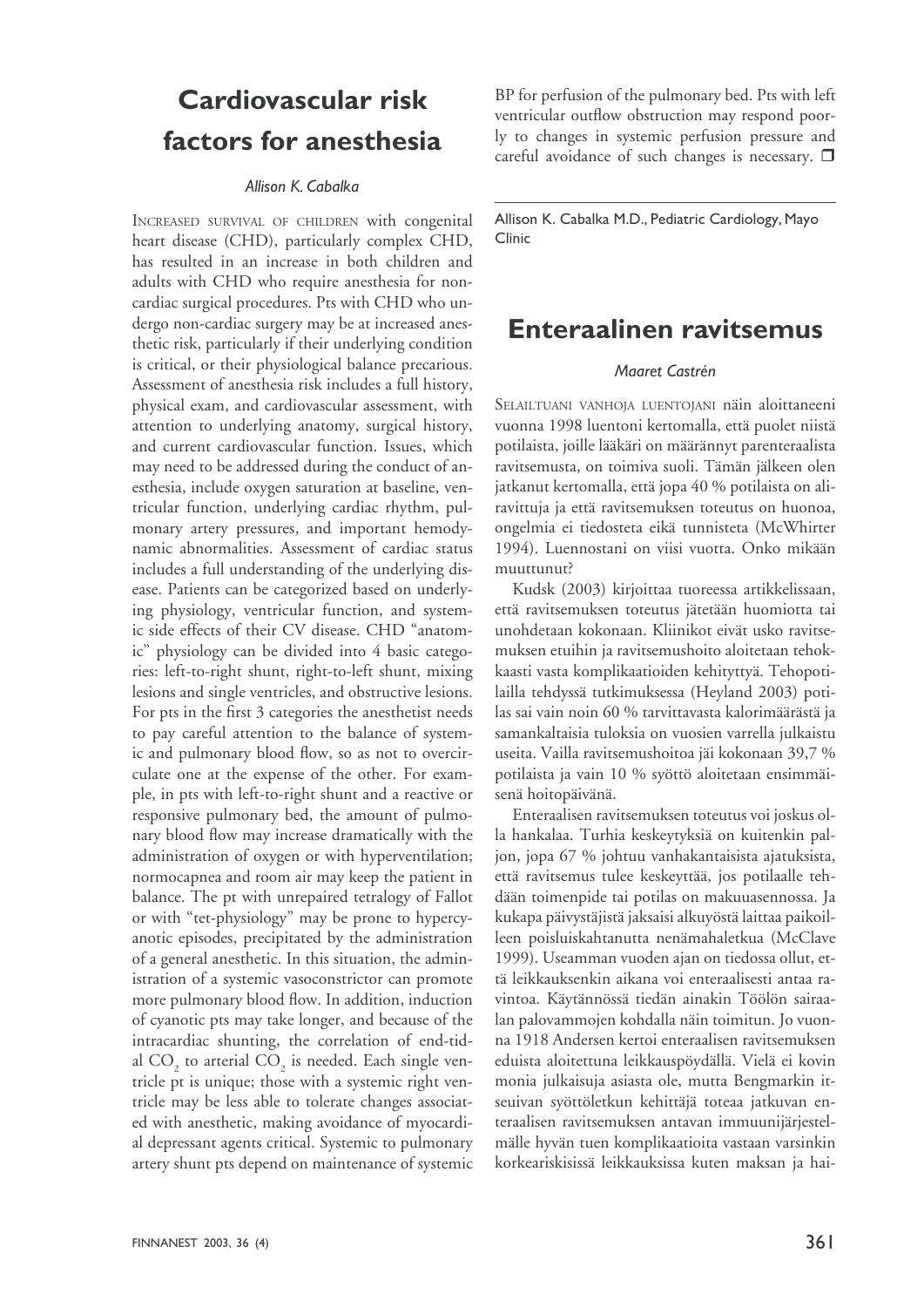man alueen toimenpiteissä. Onhan immuunijärjestelmästä 80 % juuri suoliston alueella (Bengmark 2002). Syöttöletkun sijainti jejunaalisesti on osoitettu hyväksi vähentämään syöttöletkuihin liittyviä infektioriskejä ja ravitsemushoito toteutuu myös tehokkaammin eli potilas saa suuremman määrän kalori- ja proteiinitarpeestaan (Heyland 2002). Bengmarkin tyyppinen letku ui itsestään paikoilleen jopa 93 % yrityksistä eikä skopistien kallista aikaa tarvita (Mangianto 2000).

Hyvin tärkeää on muistaa, että enteraalinenkin ravitsemus tulee räätälöidä potilaan tarpeiden mukaan. Preoperatiivisesta ravitsemuksesta ei näyttäisi olevan hyötyä kuin tietyissä riskiryhmissä, kuten suusyöpä tai haiman isot leikkaukset. Elektiiviseen leikkaukseen tuleva potilas, jonka leikkaa taitava kirurgi ei siitä hyödy, ei myöskään lievästi vammautunut potilas. Ravitsemushoitoa suunniteltaessa on hyvä muistaa, että kaloritarve on noin 25 kcal/kg. Tehokkainta olisi saada REE ja antaa 110–12 % arvosta kaloreita. Proteiineja tulisi antaa 2,1 g/kg laskettuna ennen sairastumista mitatusta painosta tai sitten 1,0 g/kg päivän nolla painon mukaan. Yli 1,5 g/kg proteiineja ei vähentänyt tutkimuksessa proteiinihukkaa (Ishibashi 1998). Liuoksina kannattaa suosia standardiliuoksia. Immunonutrientteja tulee antaa jos potilas tarvitsee ravitsemusta yli viikon muistaen kuitenkin, että ne voivat olla jopa haitallisia septisille potilaille. Glutamiinista on hyötyä vain parenteraalisesti annettuna ja hyöty on lähinnä infektioiden väheneminen. Tosin tehopotilailla on viitteitä jopa kuolleisuuden laskusta. Lihavien potilaiden kohdalla on tärkeää muistaa, että heillä on aivan erilainen reaktio sairauteen kuin ei-lihavilla (BMI < 30). Rasvavarastojen käyttö estyy vammautumisen seurauksena eli emme pysty laihduttamaan heitä olemalla antamatta kaloreita. Lisäksi proteiinivarastojen mobilisaatio kiihtyy. Suositus onkin antaa heille 50 % energiasta sokerina ja proteiineja  $1,5$  g/kg.

Varhainen enteraalinen ravitsemus on turvallista ja hyvin siedettyä. Yhdeksän vuoden ja 650 potilaan aineistossa syöttö jouduttiin ongelmien takia lopettamaan 8,9 %, 1,7 % sai komplikaation jejunostomiastaan ja yksi potilas kuoli (Braga 2002). Se on myös kustannuksiltaan monin verroin halvempaa kuin parenteraalinen ravitsemus.  $\Box$ 

# **Verensokeri tehohoitopotilaalla**

### *Veli-Pekka Harjola*

HYPERGLYKEMIA ON TAVALLINEN ilmiö tehohoitopotilaalla. Siihen vaikuttavat mm. stressihormonit (glukagoni, kasvuhormoni, katekolamiinit, glukokortikoidit), jotka ovat insuliinin vastavaikuttajia sekä sytokiinit. Myös hyperalimentaatio altistaa hyperglykemialle. Akuuttitilanteessa voi kehittyä insuliiniresistenssi ja suhteellinen hypoinsulinemia<sup>1</sup>. Hyperglykemiaa on pidetty adaptiivisena ilmiönä mm. aivojen ja punasolujen glukoosin saannin takaamiseksi. Toisaalta hyperglykemiaa lisääviin tekijöihin kuten kasvuhormonin annosteluun tehopotilaalle liittyy lisääntynyt kuolleisuus. Usein lisäinsuliinin annostelurajana on pidetty yli 10-12 mmol/l verenglukoositasoa ja insuliinia on annosteltu boluksina ihon alle tai laskimonsisäisesti. Laskimonsisäisenä boluksena annosteltuna insuliinin puoliintumisaika on lyhyt ja huippuvaikutus saavutetaan 20–60 minuutin kuluttua, joten tasaisen verensokeritason saavuttaminen on hankalaa. Oraalisia diabeteslääkkeitä ei yleensä pidä käyttää kriittisesti sairailla potilailla, sillä mm. metformiini altistaa etenkin munuaisinsuffisienssin yhteydessä laktaattiasidoosille ja uudet glitatsoniryhmän lääkkeet vesiretentiolle ja sydämen vajaatoiminnalle.

Hyperglykemian tiukemman hoidon on osoitettu parantavan akuutin sydäninfarktin ennustetta diabeetikoilla. Malmberg ym.<sup>2,3</sup> osoittivat DIGAMI-tutkimuksessa, että insuliini-kalium-infuusion ja osastolla jatketun monipistosinsuliinihoidon ansiosta 1 ja 5 vuoden mortaliteetti alenivat selvästi. Ensimmäisen vuorokauden jälkeen fP-glukoosi oli intensiivihoitoryhmässä merkittävästi parempi, 9,6 ± 3,3 mmol/l, kuin tavanomaisesti (vain selvimmät hyperglykemiat hoitaen) hoidetuilla,  $11,7 \pm 4,1 \text{ mmol/l}$ , mutta intensiiviryhmässäkään ei siis saavutettu normoglykemiaa valtaosalla potilaista.

Septisillä ei-diabeetikoilla hyperglykemian yleisyys on 50 %<sup>1</sup>. Hyperglykemia altistaa monille haitoille, jotka lisäävät sairastavuutta ja kuolleisuutta. Tavanomaisia komplikaatioita ovat mm. infektiot, etenkin sepsis sekä monielinvaurio, laihtuminen, heikkous ja tehohoitopolyneuropatia (CIP). Tuore tutkimustulos antaakin aihetta suhtautua tehohoitopotilaan verensokerin korjaamiseen totuttua aktiivisemmin<sup>4</sup>. Insuliini-infuusiolla aikaansaatu normoglykemia parantaa potilaiden ennustetta ja vähentää

Maaret Castrén, LT, osastonylilääkäri, HUS Uudenmaan ensihoitoyksikkö, [maaret.castren@hus.fi](mailto:maaret.castren@hus.fi)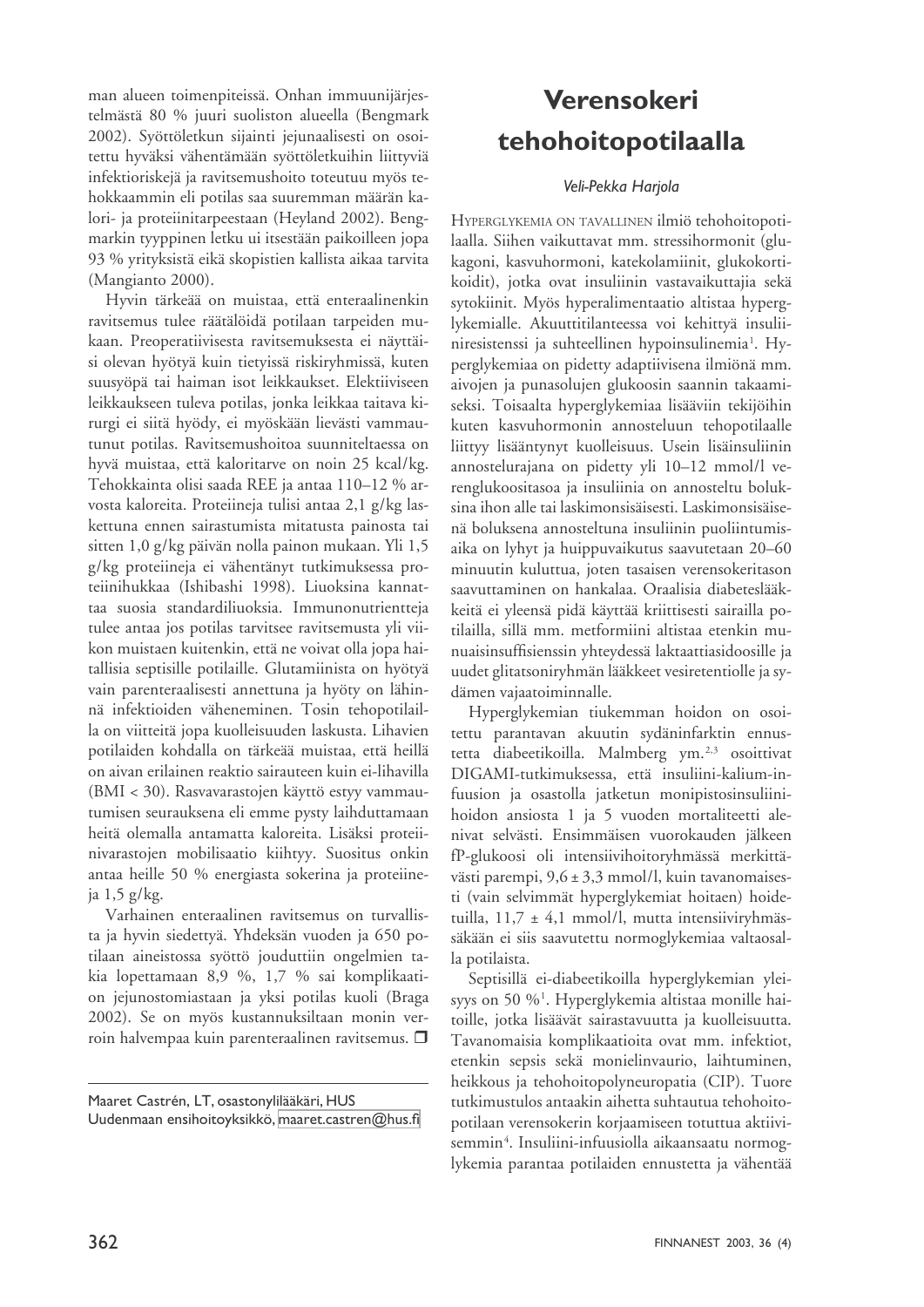sekä komplikaatioita että hoitokustannuksia<sup>4</sup>. Seuraavassa tarkastellaan kyseistä, yhtenä viime vuosikymmenten merkittävimmistä tehohoitotutkimuksista pidettyä työtä.

Leuvenin yliopistosairaala on vaikeimpien potilaiden hoitoon keskittynyt ns. tertiäärisairaala. Noin 30 % potilaista viipyy sairaalan aikuisten kirurgisella teho-osastolla yli 5 vrk ja teho-osastokuolleisuus on noin 20 %. Van den Berghe ym. tutkivat tehostetun verenglukoosin hoidon vaikutuksia tavanomaiseen hoitoon verrattuna 1548:lla tälle osastolle saapuneella potilaalla seuraavassa tutkimusasetelmassa.

Teho-osastolla potilaat satunnaistettiin kahteen ryhmään. Intensiivisen insuliinihoidon ryhmässä tavoitteena oli normoglykemia (verensokeri 4,4–6,1 mmol/l), kun taas perinteisessä hoitoryhmässä insuliini-infuusiota käytettiin vain, jos verenglukoosi ylitti 11,8 mmol/l ja tavoitteena oli verenglukoosin pitäminen välillä 10–11,1 mmol/l. Alkuvaiheessa kaikki potilaat olivat mekaanisesti ventiloituja. Kahdelle kolmesta potilaasta oli tehty sydänkirurginen toimenpide. Potilaiden keski-ikä oli 62 vuotta, BMI keskimäärin 26 kg/m<sup>2</sup> ja 15 %:lla oli maligniteetti. 13 %:lla potilaista oli edeltävästi diabetes ja 12 %:lla verensokeri yli 11,1 mmol/l. Ensimmäisen 24 tunnin APACHE II-pisteluku oli keskimäärin 9 ja TISS-pisteluku 43.

Potilaat saivat standardoitua ravitsemusta aluksi 8 kcal/kg/vrk glukoosi-infuusiona ja siitä portaittain viikon kuluessa lisättynä glukoosi-, proteiini- ja rasvakombinaationa ad 25 kcal/kg/vrk. Keskimääräinen energiansaanti koko tehohoitojakson aikana oli 19 kcal/kg/vrk. Enteraaliseen ravitsemukseen pyrittiin mahdollisimman pian. Hoitotulos ei kuitenkaan ollut riippuvainen siitä, saiko potilas enteraalista, parenteraalista vaiko näiden yhdistelmäravitsemusta. Insuliini annosteltiin ruiskupumpulla (50 ky lyhytvaikutteista insuliinia 50 ml:ssa Na 0,9). 39 % perinteisen hoidon ryhmästä sai insuliinia (keskimäärin 33 ky/vrk) ja 99 % intensiiviryhmästä (keskimäärin 71 ky/vrk). Intensiiviryhmässä hoito aloitettiin infuusionopeudella 2 ky/h, jos verenglukoosi oli koholla. Jos verenglukoosi ylitti 12,2 mmol/l, aloitusnopeudeksi valittiin 4 ky / h. Alkuvaiheen jälkeen energiansaantiin suhteutettu insuliinitarve väheni, sillä insuliiniresistenssin arveltiin vähentyvän. Intensiiviryhmän tehohoitojakson keskimääräinen infuusionopeus oli 3–4 ky/h. Enimmillään sallittiin jopa 50 ky/h! Valtaosa potilaista saavutti hoitotavoitteen vuorokauden kuluessa. Aamuverensokeri oli intensiiviryhmässä 5,7 ± 1,1 mmol/l ja perinteisessä ryhmässä  $8,5 \pm 1,8 \text{ mmol/l}$ . Huomattavaa on, että perinteisessäkin ryhmässä saavutettiin selvästi alle 10 mmol/l:n verenglukoositaso.

Infuusioprotokollan avulla hoito toteutui ongelmitta sairaanhoitajien ja lääkäreiden toteuttamana eikä vakavia hypoglykemioita ilmennyt. Verenglukoosia seurattiin 1–4 tunnin välein verikaasunäytteen oton yhteydessä. Lyhytkestoisia hypoglykemioita ilmeni 5,2 %:lla intensiiviryhmässä ja 0,8 %:lla perinteisessä ryhmässä.

Tutkimuksen primaaripäätetapahtumana oli teho-osastokuolleisuus ja tutkimus keskeytettiin suunniteltua aiemmin selvän ryhmien välisen eron vuoksi. Erikseen tarkasteltuna kuolleisuusero ilmeni yli 5 vuorokautta hoidettujen alaryhmässä (20,2 % vs. 10,6 %, p = 0,005). Vastaavasti myös sairaalakuolleisuus aleni intensiiviryhmässä (kuva 1). Suurin kuolleisuuden aleneminen todettiin monielinvauriopotilailla, joilla todettiin septinen fokus. Intensiivihoidetuilla todettiin vähemmän veriviljelypositiivisia infektioita, pitkittyvän antibioottihoidon tarvetta, dialyysihoitoja, CIP:ia, pitkittynyttä mekaanista ventilaatiota ja pitkittynyttä tehohoitoa (kuva 2). Potilaiden hoitoisuus oli matalampi intensiivihoitoryhmässä, ja tehohoitojakson kesto väheni keskimäärin kolme vuorokautta, joten hoidon kustannusvaikutus oli edullinen.

Yhteenvetona voidaan tämän tutkimuksen osalta todeta, että normoglykemian saavuttaminen portaittain nostettavalla insuliini-infuusiolla on helppoa ja onnistuu valtaosalla potilaista vuorokauden sisällä. Hoidolla voidaan ainakin kirurgisessa tehohoitoaineistossa vähentää kuolleisuutta ja kompli-

| Perinteinen (n = 783) | Intensiivi (n = $765$ )                                                  |       |  |
|-----------------------|--------------------------------------------------------------------------|-------|--|
| $8.0\%$               | $4.6\%$                                                                  | 0,005 |  |
| 1,8 %                 | $1,7\%$                                                                  | 0,9   |  |
| 20.2 %                | $10,6\%$                                                                 | 0,005 |  |
| $10.9\%$              | 7,2 %                                                                    | 0,01  |  |
| 26.3 %                | $16.8\%$                                                                 | 0.01  |  |
|                       | Kuolleisuus yli 5 vrk hoidetuilla*<br>Kuolleisuus yli 5 vrk hoidetuilla* |       |  |

Kuva 1. Teho-osasto- ja sairaalakuolleisuus konventionaalisessa ja intensiiviryhmässä (van den Berghe 2002).

 $n = 451$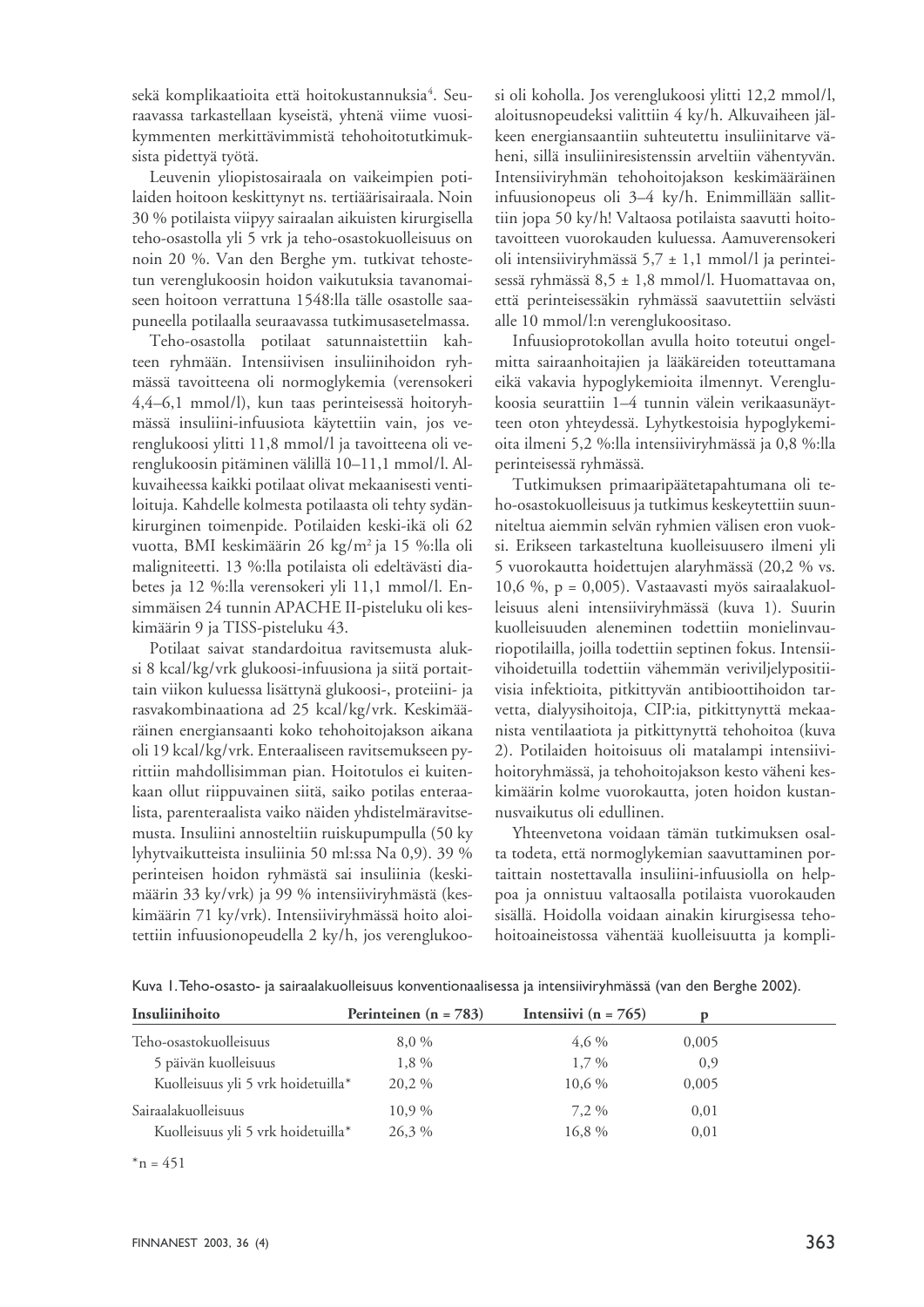Kuva 2. Sairastavuuden suhteellinen väheneminen (RRR) ja number needed to treat (NNT) intensiivihoitoryhmässä (van den Berghe 2002).



RRR = suhteellinen riskin alenema, NNT = number needed to treat

kaatioita. Lisäksi hoito on kustannustehokasta. Suurin hyöty saavutetaan pitempää tehohoitoa vaativilla potilailla, jotka luonnollisesti ovat alttiimpia tehohoidon komplikaatioille. Monilla teho-osastoilla insuliini-infuusiohoito on jo nyt tuttua, joten tarvittaisiin enää uusien tavoitteiden omaksumista. Hoitoprotokollan avulla voidaan parantaa hoidon toteutumista ja turvallisuutta. Jo nyt tuntuisi järkeenkäyvältä hoitaa tehohoitopotilas normoglykeemiseksi eli plasman glukoosi neljän ja kuuden mmol/l välille (viitealue  $4,0-6,1$  mmol/l). Suurella mielenkiinnolla voidaan odottaa tämän merkittävän tutkimuksen tulosten vahvistamista myös muissa tehohoitopotilasaineistoissa sekä postoperatiivisilla potilailla tehon ulkopuolella.  $\square$ 

#### Viitteet:

- 1. McCowen K, Malhotra A, Bistrian B. Stress-induced hyperglycemia. Critical Care Clinics 2001; 17: 107–124.
- 2. Malmberg K. Ryden L. Efendic S. Herlitz J. Nicol P. Waldenstrom A. Wedel H. Welin L. Randomized trial of insulin-glucose infusion followed by subcutaneous insulin treatment in diabetic patients with acute myocardial infarction (DIGAMI study): effects on mortality at 1 year. J Am Coll Cardiol 1995; 26: 57–65.
- 3. Malmberg K. Norhammar A. Wedel H. Ryden L. Glycometabolic state at admission: important risk marker of mortality in conventionally treated patients with diabetes mellitus and acute myocardial infarction: long-term results from the Diabetes and Insulin-Glucose Infusion in Acute Myocardial Infarction (DIGAMI) study. Circulation 1999; 20: 2626–32.
- 4. Van den Berghe G, Wouters P, Weekers F, ym. Intensive Insulin Therapy in Critically Ill Patients. NEJM 2001; 345: 1359–1367.

Veli-Pekka Harjola, LT, ayl, HYKS Meilahden sairaala, sisätautien toimiala, päivystys ja valvonta

# **Anesthesia for undiagnosed muscle and metabolic disorders**

## *Robert J. Friedhoff*

MITOCHONDRIA ARE THE PRINCIPAL source of energy metabolism within the cell. It is here where we find the enzymes for the Krebs cycle, fatty acid synthesis, beta and oxidative phosphorylation. The enzymes for these processes are processed after transcription and translation of genes within the DNA of the cell nucleus. The enzymes are then formed in the cytoplasm and transported to the mitochondria. Uniquely some of the enzymes for oxidative phosphorylation are synthesized within the mitochondria. Mutations in mitochondria genomes (from mitochondrial DNA exposed to free radicals formed in the electron transport chain) lack DNA repair mechanisms can produce energy failure in those cells that maintain a high metabolic rate such as muscle and nerve. Mitochondria genomes are inherited solely from the egg. Mutations are thus heteroplasmic. The cell itself will be affected only when a critical threshold of mutant DNA is present so that oxidative phosphorylation is disrupted. Typical symptoms of mitochondrial failure include myopathy, pigmentary retinopathy, sensorineural hearing loss, stroke, metabolic encephalopathy and seizures. Mitochondrial genome defects increase with age and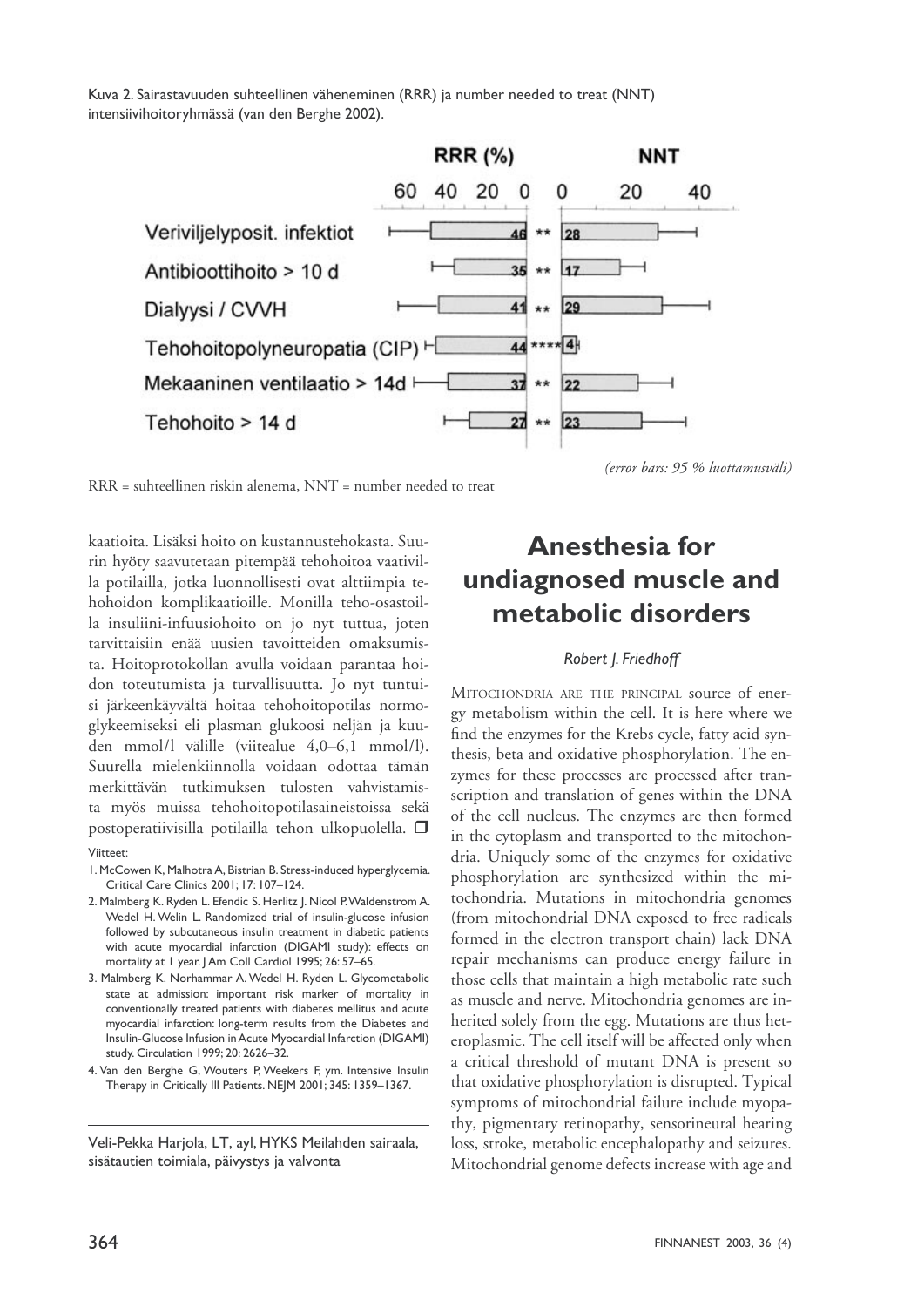can be caused by autosomal mutations or exposure to toxins. Patients with these primary disorders of metabolism are prone to disruption at times of high metabolic stress.

Mitochondrial cytopathies are an increasingly recognized cause of human illness. They comprise a group of uncommon disorders with variable clinical presentations with multiple systems involvement. First reported in 1962 by Luft, they have very diverse manifestations. All have a lack of adequate energy to meet the cells needs. They vary considerably from disease to disease and from case to case. Post mitotic tissues at birth (non-dividing cells) such as the brain, muscles, nerves, retina and kidneys are more vulnerable because of there high demand for energy and these diseased cells cannot be replaced. Symptoms are usually vague, such as fatigue or weakness, muscle pain or cramping, SOB. No single test is diagnostic. Laboratory values often, but not always show elevation of lactic acid and an increased lactic acid / pyruvate ratio. Glucose levels can be variable. Muscle biopsy shows "ragged red fibers" that is most pronounced with a Gomori trichrome stain. Treatment is symptomatic, striving to maintain homeostasis and to avoid stress and infection. Patients are often given vitamins and co-factors such as Coenzyme  $Q_{10}$ , L-carnitine, creatinine phosphate, B vitamins and antioxidants.

Providing anesthesia for patients already diagnosed with or to diagnose Mitochondrial myopathy can be challenging. Since this disease has such a high variability, the anesthetic plan should be based on the individual patient. Several case reports have recently been published in the literature. Patients often have hypotonia, bulbar dysfunction and poor pulmonary function. They are at increased risk for post-op pulmonary complications such as aspiration (this is especially seen in patients with Leigh syndrome). Their response and sensitivity to muscle relaxants is often unpredictable and prolonged. The possibility of a myopathy can put them at risk for developing malignant hyperthermia. Any additional stress can cause deteriation and worsening of symptoms. Patients with Kearns-Sayre syndrome are at high risk for developing bradycardia or cardiac conduction abnormalities. Halothane should be avoided in patients with a history of conduction defects. It is advised to avoid drugs that may depress cardiac function. Careful attention to preventing infection and maintaining glucose: homeostasis should be sought. Prolonged use of propofol should be avoided. Lactated ringers solution is contraindicated in these patients due to elevating the lactic acid level. Since general anesthetics can inhibit mitochondrial respiration in skeletal muscle (this is not due to a direct effect on complexes of electron transport or uncoupling of oxidative phosphorylation), regional anesthesia is preferred over general anesthesia when providing anesthesia for muscle biopsy and diagnosis.

Patients diagnosed with Duchenne's muscular dystrophy are at increased risk of malignant hyperthermia and developing succinylcholine induced hyperkalemic cardiac arrest. Mean age of diagnosis of Duchenne's muscular dystrophy is 5.2 years with virtually 100 % diagnosed by 9 years of age. They are predominantly male. These patients suffer from not only a myopathy, but also commonly have reduced cardiac function, increased incidence of cardiac arrythmias and reduced pulmonary function that continues to deteriorate with increasing age despite surgery. Non-triggering anesthetics should be provided when these patients come for surgery.  $\Box$ 

#### References

- Cohen BH, Gold DR. Mitochondrial cytopathy in adults: what we know so far. Cleve Clin J Med 2001; 68: 625–42.
- Naguib M, el Dawlatly AA, Ashour M, al-Bunyan M. Sensitivity to mivacurium in a patient with mitochondrial myopathy. Anesthesiology 1996; 84: 1506–9.
- Lauwers MH, Van Lersberghe C, Camu F. Inhalation anaesthesia and the Kearns-Sayre syndrome. Anaesthesia 1994; 49: 876–8.
- Ohtani Y et al. A case of malignant hyperthermia with mitochondrial dysfunction. Brain Dev 1985; 7: 249.
- Miro O, Barrientos A, Alonso JR, ym. Effects of general anaesthetic procedures on mitochondrial function of human skeletal muscle. Eur J Clin Pharm 1999; 55: 35–41.
- Warner M et al. Prevalence of Undiagnosed Duchenne's Muscular Dystrophy. Anesth Analg 1995; 80: S540.

Robert J. Friedhoff, M.D., Mayo Clinic

## **Uutta lasten perioperatiivisesta paastosta**

#### *Tuula Manner*

AIKAISEMMIN OLETETTIIN PITKITTYNEEN paaston varmistavan mahan tyhjenemisen ja suojaavan siten potilasta aspiraatioriskiltä. Toisaalta anestesian jälkeen erityisesti PÄIKI-potilaita kehotettiin juomaan ennen kotiutusta sillä ajatuksella, että juominen vähentäisi oksentelua ja dehydraation vaaraa. Viimeaikaiset tutkimukset ovat muuttaneet käsityksemme kummastakin oletuksesta, ja uudet liberaalim-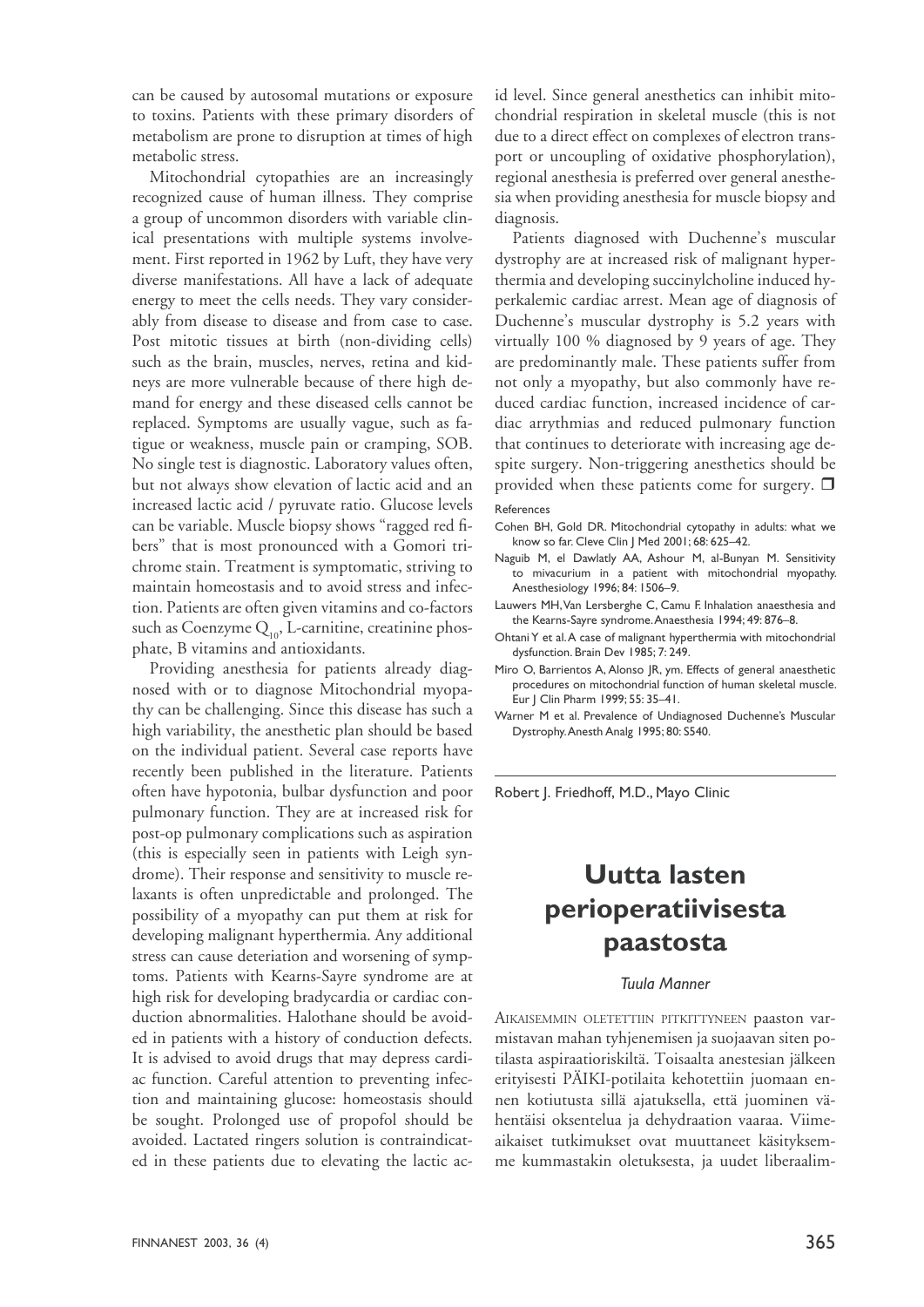mat paasto-ohjeet ovat nopeasti levinneet rutiinikäytännöksi lapsipotilaiden anestesiatoiminnassa. Lyhyempi paastoaika on paitsi inhimillisempää lapselle ja vanhemmille, myös vähentää dehydraation ja hypoglykemian riskiä. Retrospektiivisissä analyyseissa lapsipotilaan aspiraatiosyndrooman on osoitettu olevan harvinainen komplikaatio (1:10 000–10,2: 10 000), johon lähes aina liittyy jokin erityisriskitekijä (päivystysleikkaus, ruokatorven alasfinkterin alentunut tonus tai GER, gastrointestinaalikanavan tukos tai ahtauma, palleatyrä, obesiteetti, pitkittynyt intubaatio ym.).

Eri-ikäisillä lapsilla tehdyt mahanesteen volyymin mittaukset ovat osoittaneet, että kirkas neste tyhjenee mahalaukusta exponentiaalisella nopeudella (puoliintumisaika 10–20 min). Kiinteän ruokamassan osalta tyhjenemiskäyrä on lineaarinen, paljon hitaampi ja vaihtelee huomattavasti eri yksilöiden välillä. Monet eri tutkimukset ovat yhteneväisesti näyttäneet toteen, että pitkä (yli 8 t) totaalipaasto ei vähennä mahanesteen volyymia verrattuna 2–3 tuntia kirkkaan nesteen nauttimisesta mitattuihin arvoihin. Mahanesteen pH voi jopa hapantua paaston kestäessä. Täten kirkkaan nesteen osalta paasto-ajaksi on suositeltu 2 tuntia. Kiinteän ruuan osalta entinen 6–8 tunnin paastosuositus on edelleen perusteltu.

Suurta hämmennystä on aiheuttanut kysymys rintamaidon, lehmänmaidon ja äidinmaidon vastikkeen luokittelusta kirkkaaksi nesteeksi tai ruuaksi. Tulokset mahan tyhjenemistä mittaavista tutkimuksista ovat antaneet hieman eriäviä tuloksia, joiden perusteella on päädytty varovaiseen konsensukseen siten, että suositeltava paastoaika rintamaidon jälkeen on 4 t ja lehmänmaidon sekä vastikkeen jälkeen 6 t. Uusimmat tutkimukset tosin viittaavat siihen, että 4 t paasto riittäisi myös vastikkeen jälkeen.

Monien eri tutkimusten mukaan nopeasti anestesian jälkeen tapahtuva lapsipotilaan juottaminen lisää pahoinvoinnin ja oksentelun insidenssiä. Tästä syystä ennen kotiutusta vaaditusta "pakkojuomisesta" on syytä luopua, ja juotavaa tulee antaa vain niille lapsille, jotka sitä haluavat. r

Kirjallisuutta:

- Cook-Sather SD et al. A liberalized fasting guideline for formulafed infants does not increase average gastric fluid volume before elective surgery. Anesth Analg 2003; 96: 965–969.
- Scheiner MS et al. Pediatric ambulatory anesthesia: NPO before or after surgery? J Clin Anesth 1995; 7: 589–596.
- Warner MA et al. Perioperative pulmonary aspiration in infants and children. Anesthesiology 1999; 90: 66–71.
- Warner MA et al. Practice guidelines for preoperative fasting and the use of pharmacologic agents to reduce the risk of pulmonary aspiration: application to healthy patients

undergoing elective procedures – a report by the American Society of Anesthesiologists. Task force on preoperative fasting. Anesthesiology 1999; 90: 896–905.

Tuula Manner, LT, TYKS/Anestesiologian ja tehohoidon yksikkö

# **The surgical treatment of childhood strabismus**

#### *Brian G. Mohney*

**PURPOSE:** Strabismus is a disorder of ocular alignment that affects 5 % of the pediatric population and commonly requires surgical intervention. The purpose of this paper is to provide an overview of the surgical management of childhood strabismus.

**METHODS:** An overview of the various forms of childhood strabismus, the indications, timing, and goals of surgery, as well as the different surgical techniques including adjustable sutures, and postoperative complications will be presented.

**RESULTS:** Childhood strabismus is a common disorder that requires surgical correction in approximately two-thirds of patients. Surgery is recommended soon after the deviation develops to improve alignment, promote stereoacuity, and enhance self-esteem and coordination. Weakening or strengthening of the extraocular muscles are the most common surgical procedures. Eighty to 85 % of patients will be successfully treated with 1 surgical procedure while 95 % will successfully respond to 2 procedures.

**CONCLUSIONS:** Surgical intervention continues to be an important modality of treatment for children with strabismus. A careful preoperative assessment and thorough understanding of the various surgical techniques will lead to a successful result in the majority of patients.  $\square$ 

Brian G. Mohney, MD, Rochester, Minnesota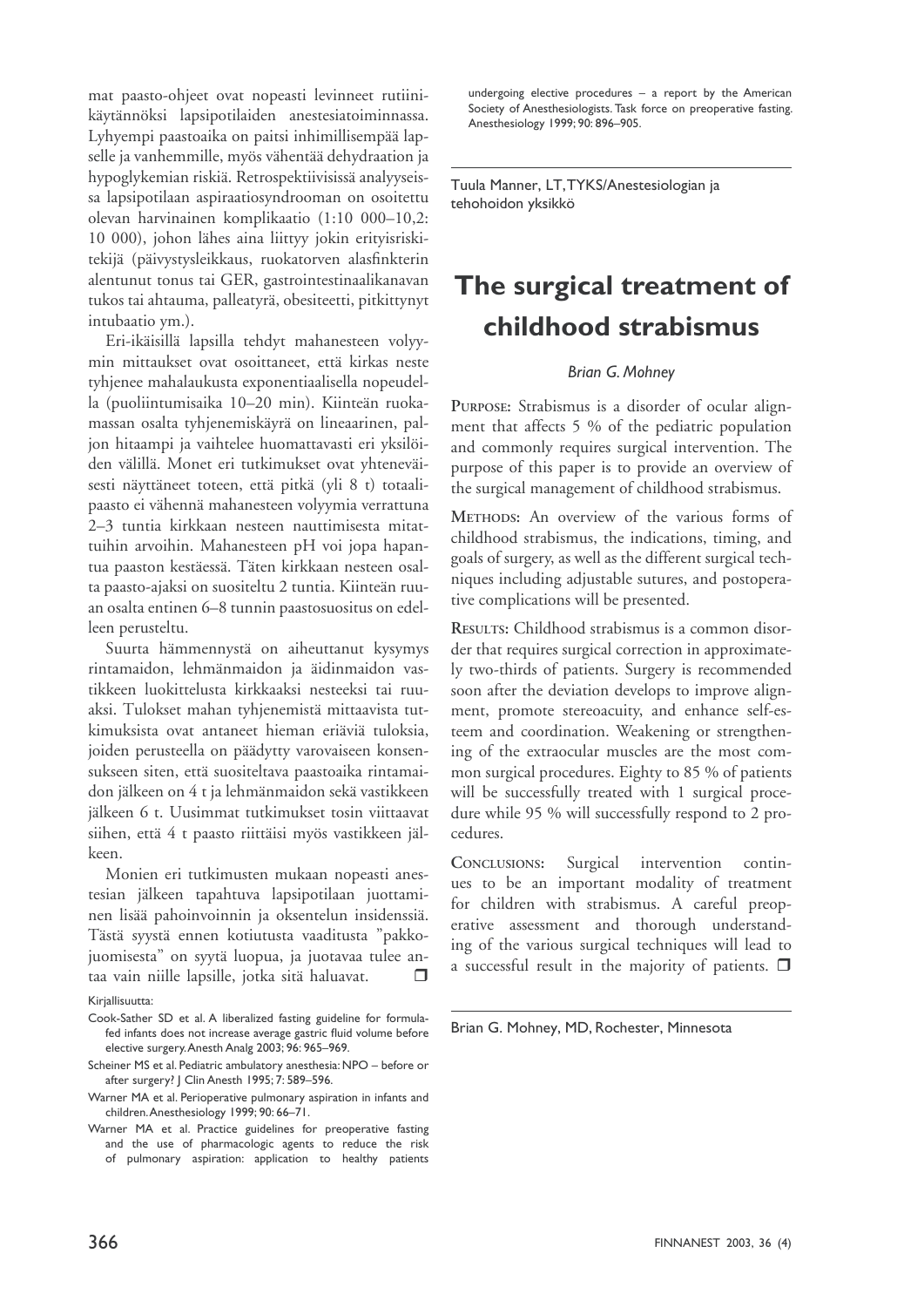## **Keuhkojen digitaaliakustiikka**

## *Jukka Räsänen*

KEUHKOJEN DIGITAALIAKUSTIIKALLA TARKOITETAAN keuhkojen akustisten ominaisuuksien mittaamista ja rekisteröintiä. Perusmenetelmiä on kaksi; ne eroavat toisistaan käytettävän signaalin alkuperän suhteen. Aktiivinen digitaaliakustiikka rekisteröi luonnollisia hengitysääniä ja on verrattavissa tavanomaiseen keuhkojen auskultaatioon, paitsi että käytössä on signaalin sähköinen rekisteröinti, käsittely, muokkaus ja analyysi. Passiivinen digitaaliakustiikka käyttää ulkoista, keinotekoista signaalia, jonka muuttuminen hengityselimistössä on menetelmän informaatioarvon perusta. Edellinen on teknisesti helpompi toteuttaa, vähimmillään tarvitaan vain mikrofoni, perusäänikortilla varustettu kannettava tietokone ja äänisignaalin editointiohjelmisto. Passiivinen digitaaliakustiikka edellyttää lisäksi laitteistoa, jolla signaali muodostetaan, vahvistetaan ja syötetään hengitysteihin. Keinotekoista signaalia on toisaalta helpompi muokata, eikä se riipu hengityselimistön toiminnasta sinänsä. Seuraavassa lyhyt katsaus molempiin perusmenetelmiin.

### **Aktiivinen digitaaliakustiikka**

Fysiologian perusteella luonnollisten hengitysäänten kuuntelun pitäisi olla hyödyllinen keuhkovaurion seurantamenetelmä. Ploysongsang työtovereineen rekisteröi hengitysäänten tehojakauman viideltä koiralta, joista kahdella oli interstitielli ja kolmella alveolaarinen korkeapaineinen keuhkopöhö. 1 He totesivat jakauman siirtyvän kohti korkeita taajuuksia tavalla, joka oli verrannollinen ylinesteytyksen asteeseen ja sekä keuhkomekaniikan että kaasujenvaihdon huononemiseen. Vaikka keuhkojen nestemäärän lisääntyminen ja kaasupitoisuuden väheneminen aiheuttaisivatkin edelläkuvatun kaltaisia muutoksia, ne eivät todennäköisesti ole tarpeeksi suuria tai spesifejä jotta niistä saataisiin vauriota paikantavaa tietoa. Pienten ilmateiden aukeaminen aiheuttaa kuitenkin epänormaalien keuhkoäänten, rahinoiden, muodostumista, jotka rahinat voidaan rekisteröidä ja laskea. Ilmateiden aukeamisen aiheuttamien äänten toistuminen hengitysvaiheen mukana edellyttää sitä, että keuhkoissa on jaksoittaisesti kasaan painuvia ja aukeavia alueita. Tietyltä keuhkon alueelta kuuluvien rahinoiden kvantitointi saattaa olla käyttökelpoinen menetelmä keuhkojen paikallisen kaasutilavuuden seurannassa. Keuhkojen auskultaa-

tiota stetoskoopilla käytetään päivittäin teho-osastoilla keuhkopatologian paikallistamiseen. Stetoskoopilla on kuitenkin huomattavia akustisia rajoituksia ja sillä kuullun informaation käyttöarvo riippuu huomattavasti kuuntelijasta. Sitäpaitsi kokenutkaan kliinikko ei kykene erottamaan ja laskemaan rahinoiden kaltaisia nopeasti toistuvia äänitapahtumia. Rahinoilla on kuitenkin tyypillinen ja helposti todettava aaltomuoto, jonka perusteella ne voidaan rekisteröidä automaattisesti ja laskea tarkkaan. Useita validoituja rahina-algoritmeja on kehitetty ja niitä on käytetty jo kohtalaisen pitkään kroonisten keuhkosairauksien diagnostiikassa ja seurannassa.<sup>2,3</sup>

## **Passiivinen digitaaliakustiikka**

Keuhkot ja rintakehä sisältävät kaasua, nestettä ja kiinteää kudosta vaihtelevissa määrin; näiden rakenneosien suhteellinen osuus vaihtelee myös sairauden aiheuttamien muutosten seurauksena. Koska äänisignaali johtuu eri tavalla kaasun, nesteen ja kiinteän aineen läpi, äänienergiaa voidaan teoriassa käyttää patologisten keuhkomuutosten diagnosointiin ja seuraamiseen tarkastelemalla tunnetun äänisignaalin suodattumista sen kulkiessa hengityselimistön läpi. Perusajatus on siis se, että rintakehän pinnalta rekisteröity äänisignaali (S<sub>n</sub>) on hengitysteihin syötetyn, tunnetun äänisignaalin  $(S_0)$  funktio (ns. siirtofunktio f):

$$
S_n = f(S_0)
$$

Signaalit  $S_0$  ja  $S_n$  on rekisteröitävä samanaikaisesti siten, että niitä mittaavien antureiden välille jää mahdollisimman vähän tutkimuksen kannalta tarpeettomia tai häiritseviä elementtejä. Siirtofunktio on spesifi ja erilainen kullekin $S_0 - S_n$ rekisteröintiparille ja edustaa tiettyä, antureiden sijainnin määräämää signaalin kulkureittiä hengityselimistön läpi. Sen muutokset kuvaavat äänisignaalin suodattumisen muutoksia esim. keuhkovaurion kehittyessä. Siirtofunktion f ominaisuuksia luonnehtivia muuttujia on tavallisesti kolme: koherenssi, vaihe, ja amplitudi. Nämä esitetään yleensä graafisesti taajuusjakaumana (kuva 1). Koherenssi on validointimuuttuja, joka kuvaa sitä, miten hyvin signaalin  $\mathcal{S}_{{}_{0}}$  amplitudivaihtelut heijastuvat signaalissa  $S_{\scriptscriptstyle \rm n}$  kullakin taajuudella. Jos koherenssi jollakin taajuudella on 1, em. signaalien amplitudivaihtelut vastaavat täysin toisiaan ja  $S_{n}$ :n voidaan katsoa olevan  $S_{0}$ :n 'variantti'. Jos koherenssi on matala,  $S_{n}$  ei todennäköisesti ole peräi- $\sin S_0$ :sta vaan edustaa jotakin muuta signaalia. Vaihe tietyllä taajuudella ilmoittaa sen, missä kulmassa radiaaneina mitattuna tätä taajuutta vastaava ääniaalto on kun se saapuu mittauskohtaan n. Koska ly-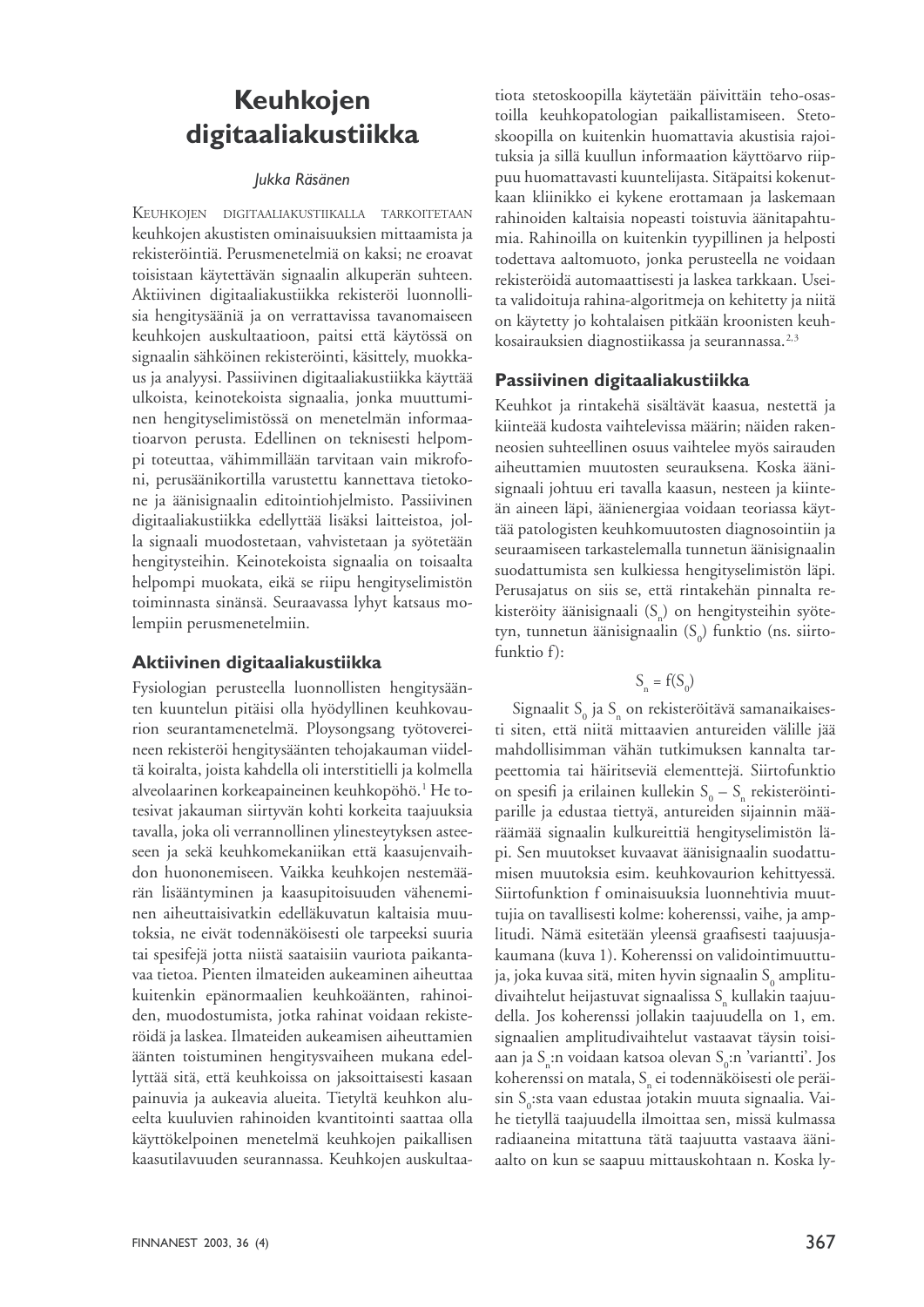

Kuva 1. Intubaatioputken siirtofunktio äänisignaalille. Kuvaajat edustavat neljän leikkaamattoman 8,0 mm putken keskiarvoja (paksu viiva) ja 95 % luottamusväliä (ohuet viivat). Koherenssi (yläpaneli) on yleensä hyvä, mutta heikkenee niillä taajuuksilla, joilla syötetty ja putken päästä takaisin heijastunut signaali pyrkivät kumoamaan toisensa. Näillä taajuuksilla amplitudi on matala (antiresonanssi). Vaiheen taajuusjakauman (alapaneli) kaltevuus riippuu putken pituudesta ja äänen nopeudesta.



Kuva 2. (A) Keskimääräinen (n = 5) keuhkojen ja rintakehän äänisignaalin siirtofunktion amplitudi verrattuna perustasoon (BL), mitattuna kolmelta rintakehän alueelta molemmin puolin äkillisen öljyhapon aiheuttaman keuhkovaurion kehittymisen aikana. (B) Yhden koe-eläimen translateraalikeuhkokuva, jossa painovoiman mukainen keuhkovaurion jakautuminen vastaa hyvin todettuja akustisia muutoksia.

hyen (korkeataajuuksisen) ääniaallon kulma muuttuu kuljetun matkan mukana nopeammin, vaihekulma kasvaa taajuuden mukana, kun matka on vakio. Vaiheen taajuusjakauma on siksi suora, jonka kulmakerroin riippuu signaalin kulkeman matkan pituudesta ja äänen nopeudesta. Amplitudi on  $S_{\textrm{n}}$ :n suhteellinen äänenvoimakkuus  $\boldsymbol{S}_0$ :aan verrattuna. Se on usein erilainen eri taajuuksilla; S<sub>n</sub>:n amplitudi voi olla suurempi kuin  $\mathcal{S}_0$ :n jos järjestelmässä on resonansseja (kuva 1). Keuhkojen siirtofunktion osalta tämä kuitenkin on harvinaista, koska rintakehän sisäpinta muodostaa kohtalaisen voimakkaan akustisen rajapinnan, jossa huomattava osa äänienergiasta heijastuu takaisin, eikä johdu ihon pinnalla olevalle anturille.

Terveillä koehenkilöillä suoritettujen tutkimusten perusteella äänisignaali kulkee suuontelosta rintakehän pinnalle 1,5–5 millisekunnissa, mikä vastaa nopeutta 60–80 m/s – siis huomattavasti äänen ilmanopeutta (350 m/s) hitaammin. Taajuuden kasvaessa äänen siirtymisnopeus vähenee asteittain. Äänen kulkureittiä hengitysteissä ei tunneta tarkkaan, mutta matalien taajuuksien uskotaan poistuvan keuhkoputkien ilmatilasta ja siirtyvän kiinteitä kudoksia pitkin; korkeat taajuudet todennäköisesti pysyvät ilmateissä pitempään ja kulkeutuvat keuhkojen ääriosiin asti. Baughman ja Loudon tutkivat koehenkilön muodostaman äänen taajuussiirtymiä sen johtuessa rintakehän pinnalle ja havaitsivat "i"-äänteen menettävän korkeataajuuksisia osioita kulkeutuessaan ilmattoman keuhkon läpi, jolloin se alkaa

muistuttaa "a"-äännettä. 4 Vastaavanlaista auskultaatiotekniikkaa olivat kliinikot jo aikaisemmin käyttäneet atelektaasien paikantamiseksi.

Passiivista keuhkoakustiikan käytöstä äkillisen keuhkovaurion toteamiseen on toistaiseksi julkaistu vain muutama kokeellinen työ. Donnerberg työtovereineen seurasi äänisignaalin voimakkuuden suhteellista muutosta koirilla joille aiheutettiin kokeellinen hydrostaattisen keuhkopöhö.<sup>5</sup> Keuhkovaurion vaikeusasteen ja äänen siirtofunktion välillä oli suora riippuvuus, jonka perusteella keuhkopöhön vaikeusaste voitiin kohtalaisen tarkasti arvioida. Omissa ARDS eläinmallilla suoritetuissa tutkimuksissamme olemme todenneet, että äänisignaalin siirtofunktion amplitudi kasvaa voimakkaasti keuhkovaurion kehittymisen aikana. Muutos on suurin niillä keuhkon alueilla joilla vaurio on pahin (kuva 2).<sup>6</sup> Vaikuttaa siis siltä, että keuhkovaurion asteen seuraaminen ja itse vaurion paikantaminen noninvasiivisin akustisin keinoin on mahdollista.

Leikkaussaleissa ja teho-osastoilla suurin osa potilaan tilan seurantaan liittyvästä tiedosta saadaan ja rekisteröidään sähköisesti. Keuhkojen auskultaatio on huomattava poikkeus: siinä käytettävä metodiikka ja instrumentointi on muuttunut noin 180 vuoden aikana vain hyvin vähän. Hengityselimistön tilan seurantaan voidaan käyttää sekä passiivisia että aktiivisia akustiikkaan perustuvia, sähköisiä menetelmiä, joista molemmista on odotettavissa tutkimustuloksia ja mahdollisesti uusia kliinisiä sovellutuksia lähiaikoina.  $\Box$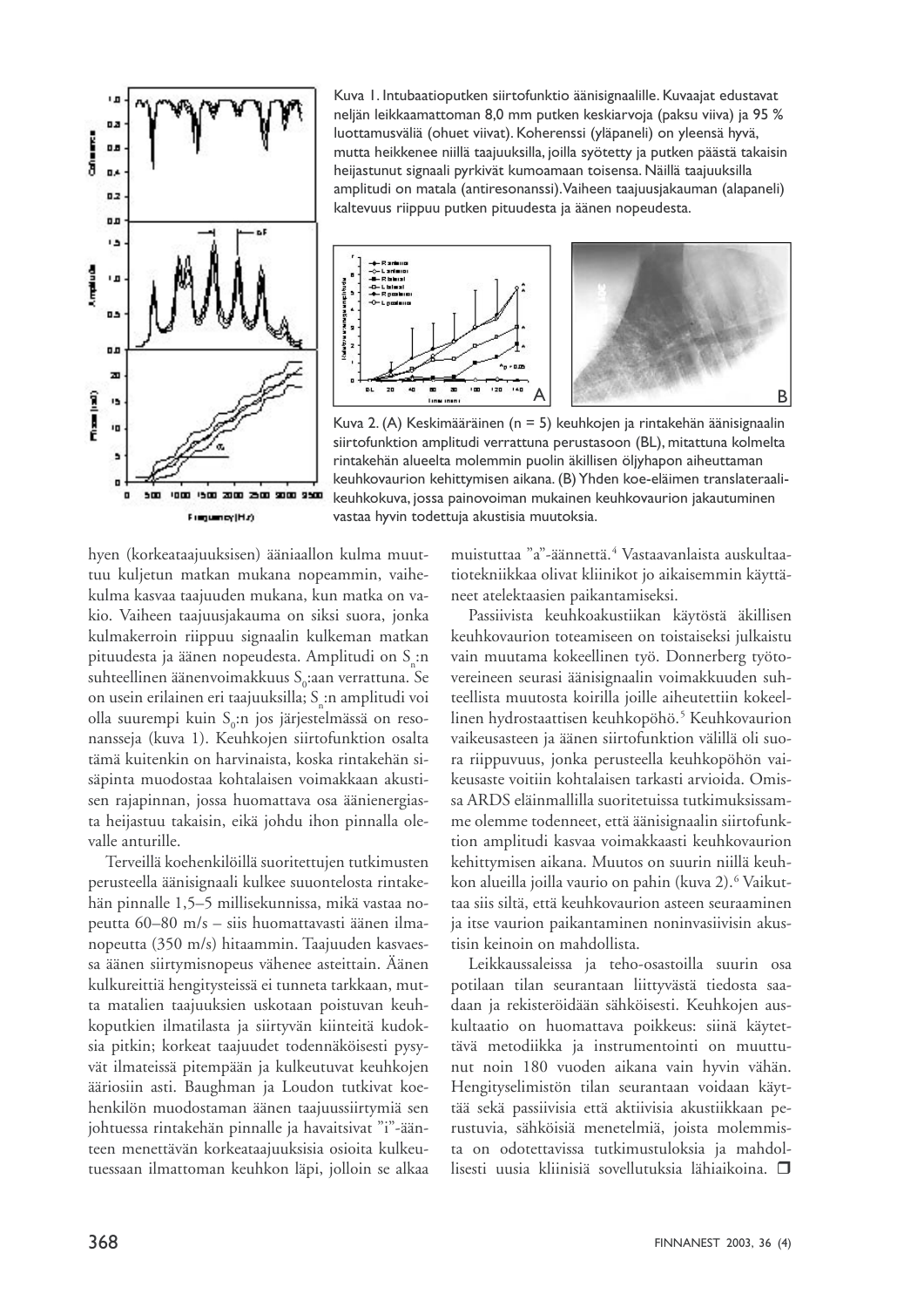Kirjallisuusviitteet:

- 1. Ploysongsang Y, Michel RP, Rossi A, Zocchi L, ym. Early detection of pulmonary congestion and edema in dogs by using lung sounds. J Appl Physiol 1989; 66: 2061–70. Munakata M, Homma Y, Matsuzaki M, ym. Production mechanism of crackles in excised normal canine lungs. J Appl Physiol 1986; 61:1120–5.
- 2. Yasuda N, Gotoh K, Yagi Y, ym. Mechanism of posturally induced crackles as predictor of latent congestive heart failure. Respiration 1997; 64: 336–41.
- 3. Piirilä P, Sovijärvi AR. Crackles: recording, analysis and clinical significance. Eur Respir J 1995; 8: 2139-48.
- 4. Baughman R, Loudon R. Sound spectral analysis of voicetransmitted sound. Am Rev Respir Dis 1986; 134: 167–169.
- 5. Donnerberg RL, Druzgalski CK, Hamlin RL, ym. Sound transfer function of the congested canine lung. British Journal of Diseases of the Chest 1980; 74: 23–31.
- 6. Räsänen J, Gavriely N. Detection of porcine oleic acid-induced acute lung injury using pulmonary acoustics J Appl Physiol 2002; 93: 51–57.

Jukka Räsänen, LKT, Department of Anesthesiology, Mayo Clinic, Rochester, MN, USA

# **Neurocognitive disorders following cardiopulmonary bypass**

*Gregory J Schears*

#### **Introduction**

The current application of cardiopulmonary bypass allows for the safe repair of nearly all forms of congenital heart disease, valve replacement, and revascularization. Over the last 10–15 years the surgical mortality has undergone a dramatic reduction. With improvement in survival more attention has been paid to reducing the incidence of adverse neurologic sequelae. This presentation will highlight some of the observations made over the last 10–15 years and discuss some of the directions for research in the future.

## **Etiology**

Potential causes of neurologic injury related to cardiac surgery are many. It is generally agreed that the two major causative factors for neuropsychological dysfunction are global brain hypoperfusion and cerebral emboli. It is important to recognize that they are interrelated such that by increasing cerebral perfusion, one would potentially deliver more emboli. Other factors such as the inflammatory response, patient predisposing factors, and cardiopulmonary bypass time play a role but to a lesser degree. Particulate emboli arising from atherosclerotic material in the aorta may be a predominant cause of embolic stroke seen in adults from cardiopulmonary bypass. These are referred to a macroemboli. Air and fat emboli introduced into the circuit are generally categorized as microemboli. The rate of perioperative strokes have dramatically reduced over the last several decades due to increasing attention to some of these known causes.

## **Neurocognitive injury**

Neurocognitive or neuropsychological injury deals with the more subtle injury that can occur and requires some sort of formal testing ideally pre and postoperatively. Until relatively recently there has been no effort to standardize this testing so that inter-institutional comparisons could be made. These tests include assessment for memory disorders, speed of processing deficits, and motor skill abnormalities. Concurrent assessment of depression and anxiety are always necessary as they can impact test performance.

In 1995 a consensus statement was initiated to standardize assessment and agree upon definitions. Level 1 injury including stroke, coma, TIA, and transient defects are to be used by all investigators reporting neurologic outcomes for consistency in the Society of Thoracic Surgery database. Level 2 disorders provide for more comprehensive evaluation with standardization of the neuropsychological assessment. The high numbers of patients with neurocognitive decline have been known for some time. Shaw in 1985 reported a 30–79 % rate of cognitive decline in a group of 312 patients. A recent New England Journal of Medicine article (volume 344(6): 395–402, 2001) adds new insight into the issue of neurocognitive dysfunction in that it associated those patients with initial impairment documented following discharge were more likely to have significant impairment at five years post surgery. Conventional wisdom had been that the initial impairment continued to improve and was not thought to be an issue for the future.

#### **Neuroprotection**

In an attempt to reduce the amount of embolization occurring during cardiopulmonary bypass, a number of techniques have developed including the use of epi-aortic scanning, Y-grafting of radial arteries off the internal mammary and the avoidance of cardiopulmonary bypass completely using beating heart strategies for coronary revascularization.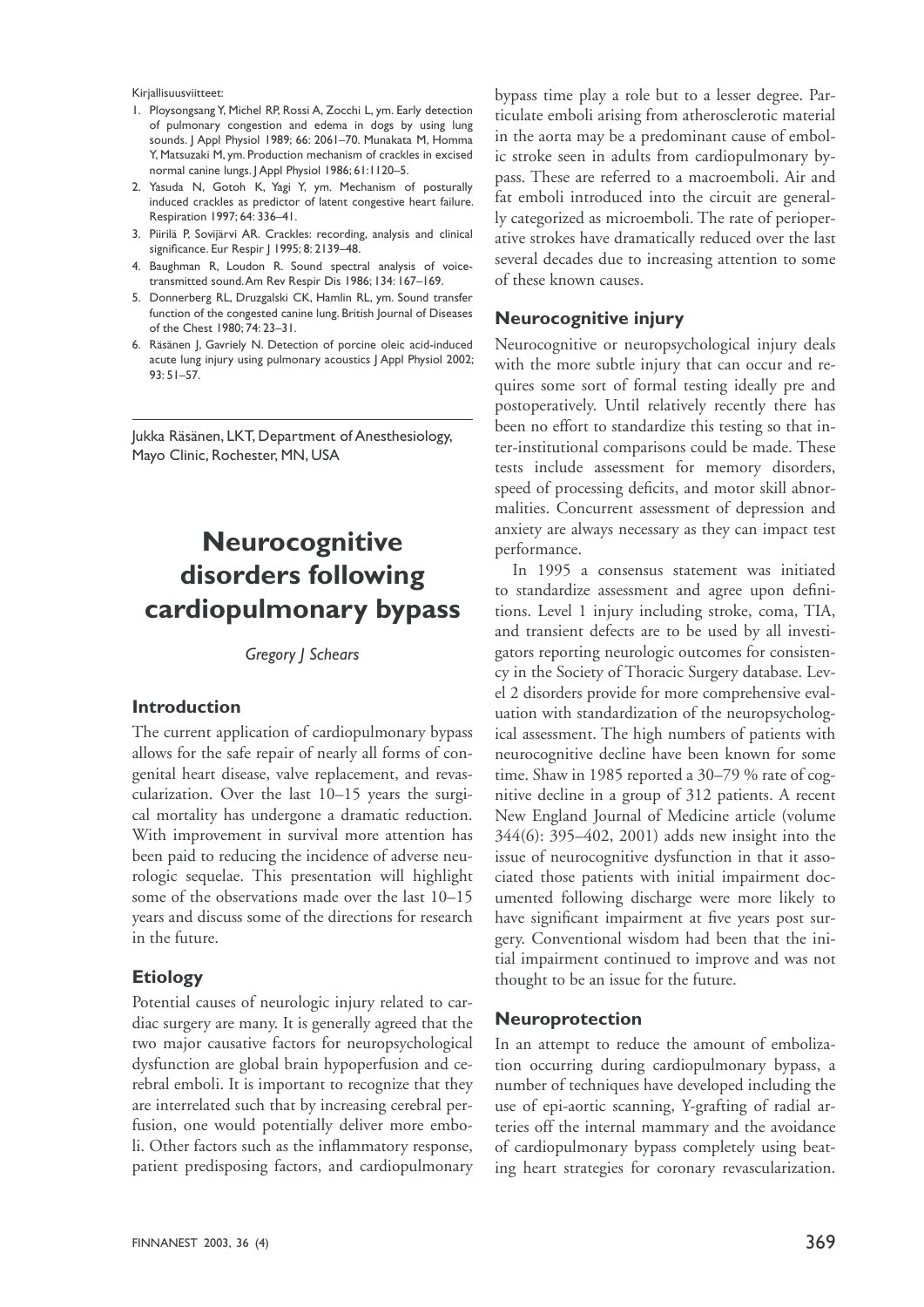These strategies and studies associated with them have been able to demonstrate some reductions in neurocognitive injury though it is clearly not the full answer.

## **Perfusion pressure**

During cardiopulmonary bypass cerebral blood flow is determined by the complex interactions of factors such mean arterial pressure, pump flow rate, cerebral metabolic rate, blood gas management strategy, and hemoglobin level. The common practice of maintaining perfusion pressures at 50 mmHg (for adults) is based on the observation that most patients seem to tolerate it. Some studies suggest that maintaining means greater than 50 mmHg significantly reduce the incidence of neurologic complications associated with cardiopulmonary bypass and help to reduce intensive care and hospital stays.

## **Brain temperature**

Hypothermia remains the main form of neuroprotection for cardiopulmonary bypass. With decrease in temperature the tight coupling between cerebral metabolic rate and cerebral blood flow is gradually lost such that cerebral blood flow exceeds cerebral metabolic rate and thus provides a margin of protection. It has been shown that at lower perfusion temperatures that autoregulation is lost and flow becomes pressure dependent. The rate of cooling and pH regulation strategy can impact uniformity of cerebral cooling and hence, neuroprotection.

Similarly, rate and degree of rewarming can dramatically impact the degree of neurologic injury associated with ischemia. Several studies have suggested that a subgroup of patients who otherwise appear totally normal, have evidence of inadequate oxygen delivery for their metabolic demand post bypass.

## **Summary**

There have been dramatic reductions in mortality and morbidity associated with cardiac surgery and cardiopulmonary bypass. We have identified a number of factors that we believe to be causal for neurologic injury and continue to try to find ways to reduce their influence. Much additional work is needed to better understand those factors that impair and improve the matching of cerebral perfusion, oxygen delivery, and metabolic demand.  $\square$ 

# **The shared airway in pediatrics**

## *Dana Thompson and Randall Flick*

ABNORMALITIES OF THE AIRWAY PRESENT an extraordinary challenge to all those who care for children in the operating room setting. The child with a difficult or potentially difficult airway presents with a set of problems and solutions that are for the most part completely different from that seen in the adult patient. However, as in adult airway abnormalities it is particularly important for the surgeon and anesthesiologist to work in close communication whenever the airway must be shared.

This discussion is intended to provide an overview of some of the common (and not so common problems) encountered in the anesthetic care of the pediatric patient with an airway anomaly. Although some of the problems presented are quite rare hopefully they will be nonetheless interesting, entertaining and more importantly offer some insight into the management of the difficult airway in pediatrics. I have tried to include a variety of patients with abnormalities of both the upper and lower airway occurring in children ranging in age from neonates to teenagers. The setting is not always the operating room as we are often called on to provide assistance with airway management in a variety of setting including the delivery room, the intensive care units, the emergency room, and the radiology and endoscopy suites.

Rather than describe each patient for you here I have chosen to maintain the patients as unknowns. This, I hope, will make for a more entertaining discussion. The patients will be presented in the following format:

- 1. Brief history with photo or video clip.
- 2. Question with addition photos or video
- 3. Answer to the question and information about the condition or problem.

The etiologies of airway abnormalities in children are almost infinite in number and include congenital malformations of the airway (Pierre-Robin), metabolic abnormalities affecting the airway (Hurlers Syndrome), infections (laryngeal papillomatosis), traumatic injuries to the airway (iatrogenic tracheal rupture), malignant airway involvement (lymphoma), foreign bodies of the airway and many others.

The types of airway abnormalities encountered vary markedly with age. Obviously most, but not all, of the congenital anomalies appear in the neonatal

Gregory J Schears, MD.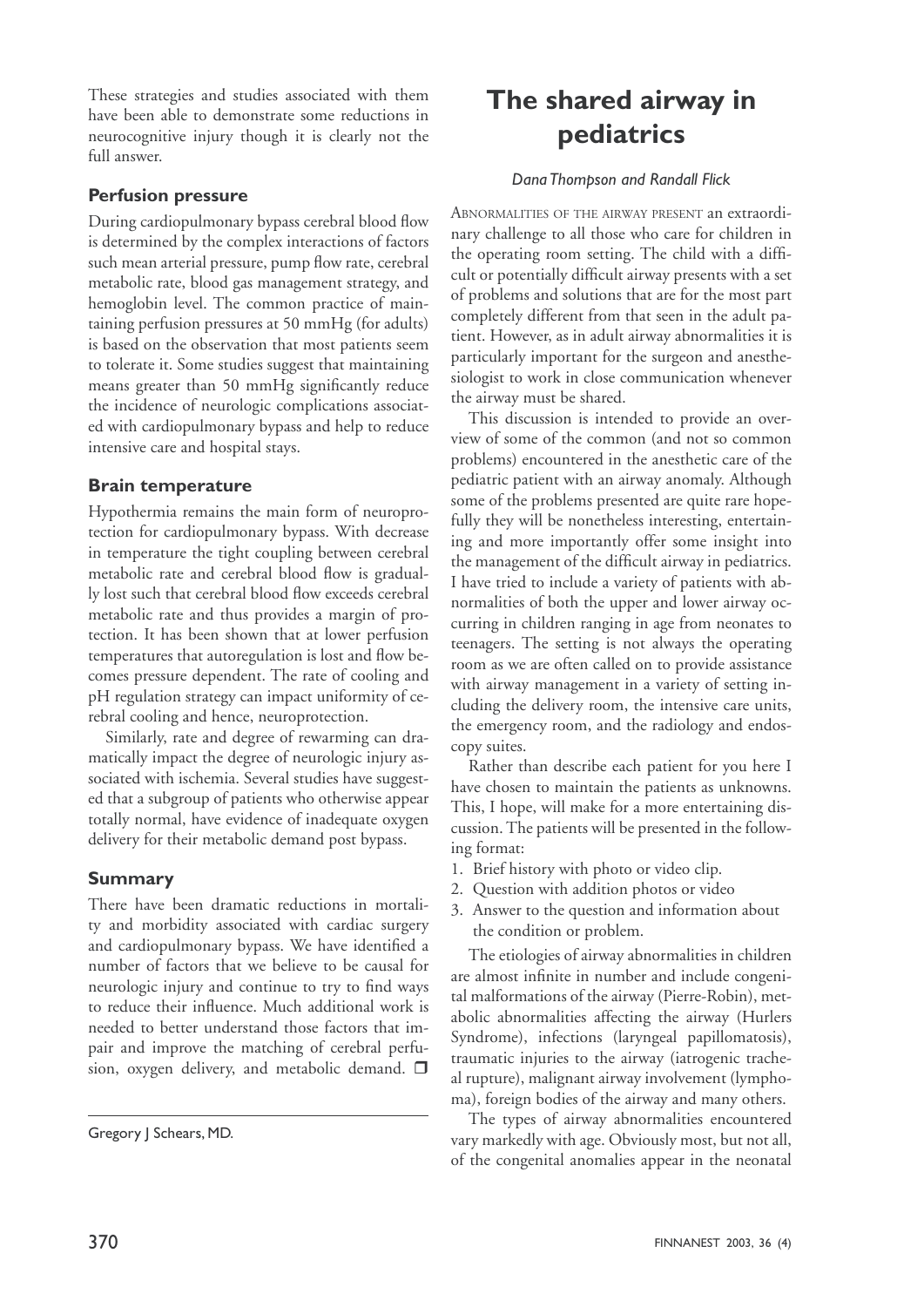period. For example, malacia of the larynx, trachea or bronchi virtually always presents in the neonatal period and for the most part resolves by the end of the first year. However, occasionally, congenital malformations worsen with age. The best example of this may be subglottic hemangioma. These lesions are asymptomatic at birth but worsen as they enlarge during the first year or so. Each age group has problems that are typical such as foreign bodies of the aero-esophageal tract that occur most commonly in toddlers and anterior mediastinal masses that are most typical in adolescents with lymphoma.

Emphasis will be on the anatomy, presentation, and management, both surgical and anesthetic, of each of the conditions. Following the discussion I will make available copies of the slides for those who wish them. I have also included a list of references that I found to be useful in the preparation of this talk and in the care of these and many other children with airway abnormalities.  $\Box$ 

#### References:

- 1. Practical Pediatric Otolaryngology. Edited by Cotton RT and Myer CM III. Lippincott-Raven Publishers, Philadelphia, 1990.
- 2. The Difficult Pediatric Airway. In Anesthesiology Clinics of North America, W. B. Saunders Company, Philadelphia, 1998.
- 3. The Pediatric Airway: An Interdisciplinary Approach. Edited by Myer CM III, Cotton RT, Shott SR. J.B. Lippincott Company, Philadelphia, 1995.
- 4. Anesthesia and Uncommon Pediatric Diseases, 2<sup>nd</sup> Edition. Edited by Katz J and Steward DJ. W.B. Saunders Company, Philadelphia, 1987.
- 5. Anesthesia for Genetic, Metabolic, & Dysmorphic Syndromes of Childhood. Edited by Baum VC and O'Flaherty JE. Lippincott Williams & Wilkins, Philadelphia, 1999.

Dana Thompson, MD and Randall Flick, MD, MPH

## **Prevention of adverse effects of preoperative fasting**

#### *Anders Thorell*

INSULIN RESISTANCE DEVELOPS as a response to virtually all types of surgical stress. There is an increasing body of evidence that suggests that insulin resistance in surgical stress is not beneficial for outcome. A recent large study in intensive care patients showed that aggressive treatment of insulin resistance using iv insulin reduced mortality and morbidity substantially. Similarly, in burn patients, intensive insulin and glucose treatment has been shown to improve nitrogen economy and enhance skin graft healing. In surgical patients insulin resistance has been characterized in some detail and has been shown to have many similarities with metabolic changes seen in patients with type 2 diabetes. This may be important since insulin resistance has been shown to be one independent factor that influences length of stay. When patients about to undergo elective surgery have been treated by glucose iv or a carbohydrate rich drink instead of overnight fasting, insulin resistance was reduced by about half. A small meta analysis showed that when postoperative insulin resistance was reduced by preoperative carbohydrates, length of hospital stay was shortened. Overnight iv glucose in high doses improved postoperative nitrogen economy. This type of treatment has also repeatedly been shown to reduce cardiac complications after open heart surgery. Furthermore, if the carbohydrates are given as a drink preoperatively, preoperative thirst, hunger and anxiety is markedly reduced. In summary, preventing or treating insulin resistance in surgical stress influences outcome. Fasting over night is not an optimal way to prepare patients for elective surgery. Instead, preoperative carbohydrates have clinical benefits.  $\square$ 

Anders Thorell, docent

## **Pediatric postoperative pain management**

#### *Robert T. Wilder*

ACUTE PAIN MANAGEMENT must first begin with pain assessment. For pediatric patients, this is more complex that with adults as developmentally appropriate pain scales are required. At least three scales will be needed. First is a behavioral and or physiologic scale to use for patients who are unable to give any selfreport on their pain. This includes infants and toddlers up to about three years of age as well as severely developmentally delayed patients. Potential examples include the Facial Action Coding Scale<sup>1</sup>, the Observational Pain Scale<sup>2</sup> or FLACC<sup>3</sup>. Examples of the OPS and FLACC are appended. Children in the 3 to 7 years age range need a scale with few points (one point per year of age has been suggested.) A common strategy is to use a faces scale, either pho-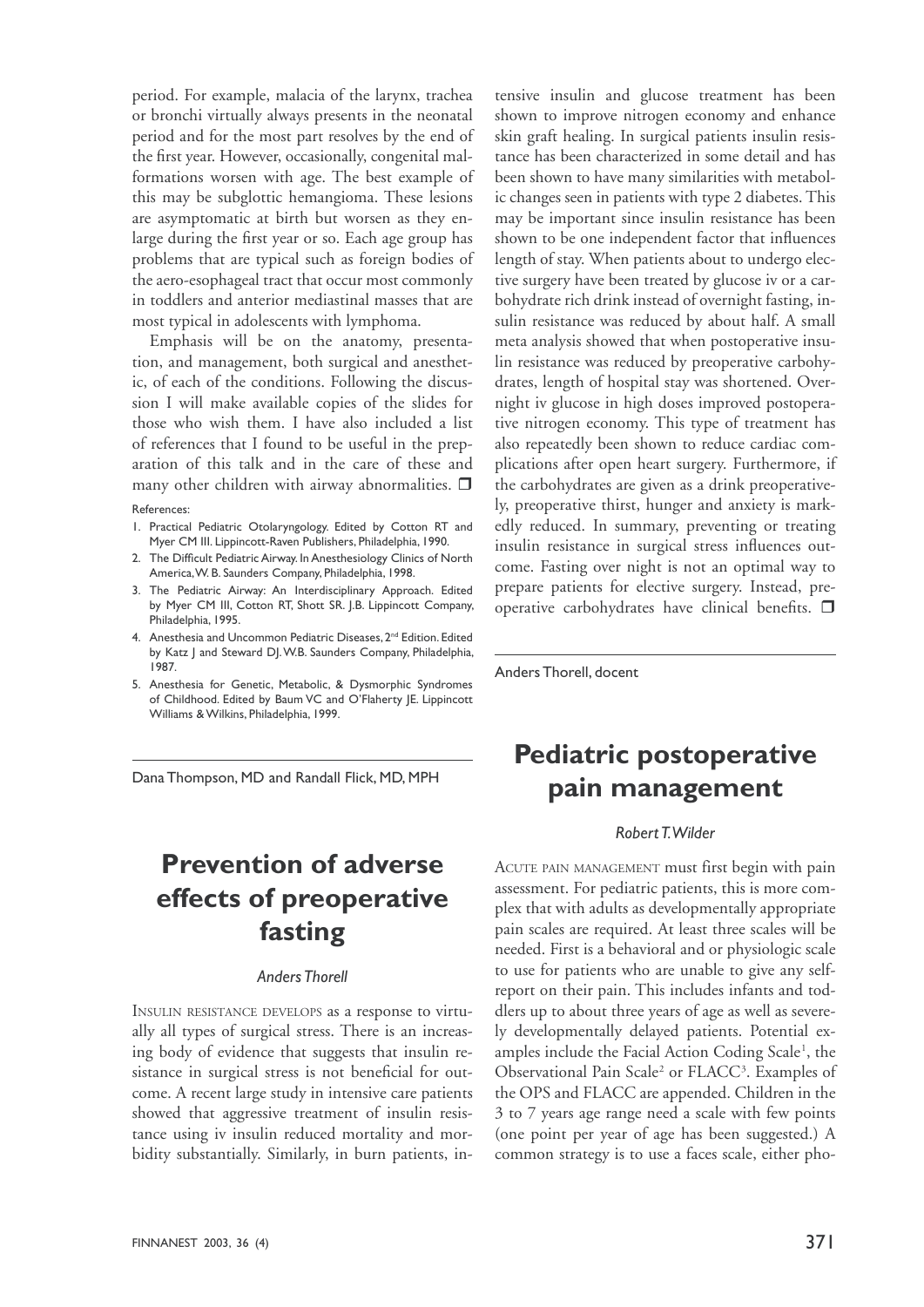tographs or drawn pictures. Examples are appended. Of these the scale best verified for use in children is the Bieri faces scale<sup>4</sup>. This is anchored with a neutral face and the no pain end since lack of pain does not necessarily translate to happy. The drawings of increasing pain were adapted from responses of children who were asked whether a face looked like someone in pain. The most severe end does not show tears, as for some patients tears are not socially acceptable. Interestingly, the facial features used in this scale are the same as those in the facial action coding scale. Most children seven years of age or older are able to use a variant of the visual analog scale. A popular example is the Chromatographic Visual Analog Pain Scale or Pain Slide Rule (picture appended).

The primary classes of medications used for acute pain management include NSAIDS, including acetaminophen/paracetamol and the COX2 inhibitors, opioids, and regional anesthetics. More recently, low doses of ketamine have been used to improve overall analgesia as have dextromethorphan and clonidine.

The problem is to minimize medication side effects while maximizing analgesia. There are several methods to do this. One is appropriate dosing. In general this means using small doses frequently to minimize peak concentrations that would tend to promote increased side effects. Patient controlled analgesia (PCA) is a good example of this. By allowing the patient access to self-dosing as soon as needed, PCA allows us to keep the delivered dose small, e.g., 20 microg/kg of morphine. A continuous infusion also works well in this regard, but it does not allow rapid changes in blood levels in response to changes in pain. Finally, methadone, by virtue of its long half-life, allows small incremental doses as intervals that are short in relation to the half-life. In-

| <b>Categories</b> | Scoring                                                                                      |                                                                                        |                                                                |  |
|-------------------|----------------------------------------------------------------------------------------------|----------------------------------------------------------------------------------------|----------------------------------------------------------------|--|
|                   | o                                                                                            |                                                                                        | О                                                              |  |
| Foce              | No particular expres-<br>sion or smile                                                       | Occasional arimace<br>or frown: withdrawn.<br>disinterested                            | Frequent to constant<br>frown, clenched jaw,<br>quivering chin |  |
| Legs              | Normal position or<br>relaxed                                                                | Uneasy, restless, tense                                                                | Kicking or legs drawn<br>UP                                    |  |
| Activity          | Lying quietly, normal<br>position, moves easily                                              | Squirming, shifting<br>back and forth, tense                                           | Arched, rigid, or<br>jerking                                   |  |
| Cry               | No cry (awake or<br>asleep)                                                                  | Moans or whimpers,<br>occasional complaint                                             | Crying steadily,<br>screams or sobs;<br>frequent complaints    |  |
| Consolability     | Content, relaxed                                                                             | Reassured by occasion-<br>al touching, hugging,<br>or being talked to:<br>distractable | Difficult to console or<br>comfort                             |  |
|                   | Each of the five categories is scored from 0-2, resulting in a total score between 0 and 10. |                                                                                        |                                                                |  |

| Observation          | n                          |                 |                    |
|----------------------|----------------------------|-----------------|--------------------|
| ЕΡ                   | <120%<br>preop             | 120-130% preop  | >130% preop        |
| Crying               | Not.                       | Responds to TLC | Not consolable     |
| Movement             | None                       | Restless        | Thrashing          |
| Agitation            | Calm                       | Mild            | Hysterical         |
| Verbal<br>Evaluation | <b>States</b><br>"No pain" | Mild pain       | Moderate or severe |

Observational Pain Scale (Broadman)

Bieri Faces Scale



**WONG-BAKER FACES RATING SCALE** 





Chromatographic Visual Analog Pain Scale (Pain Slide Rule)

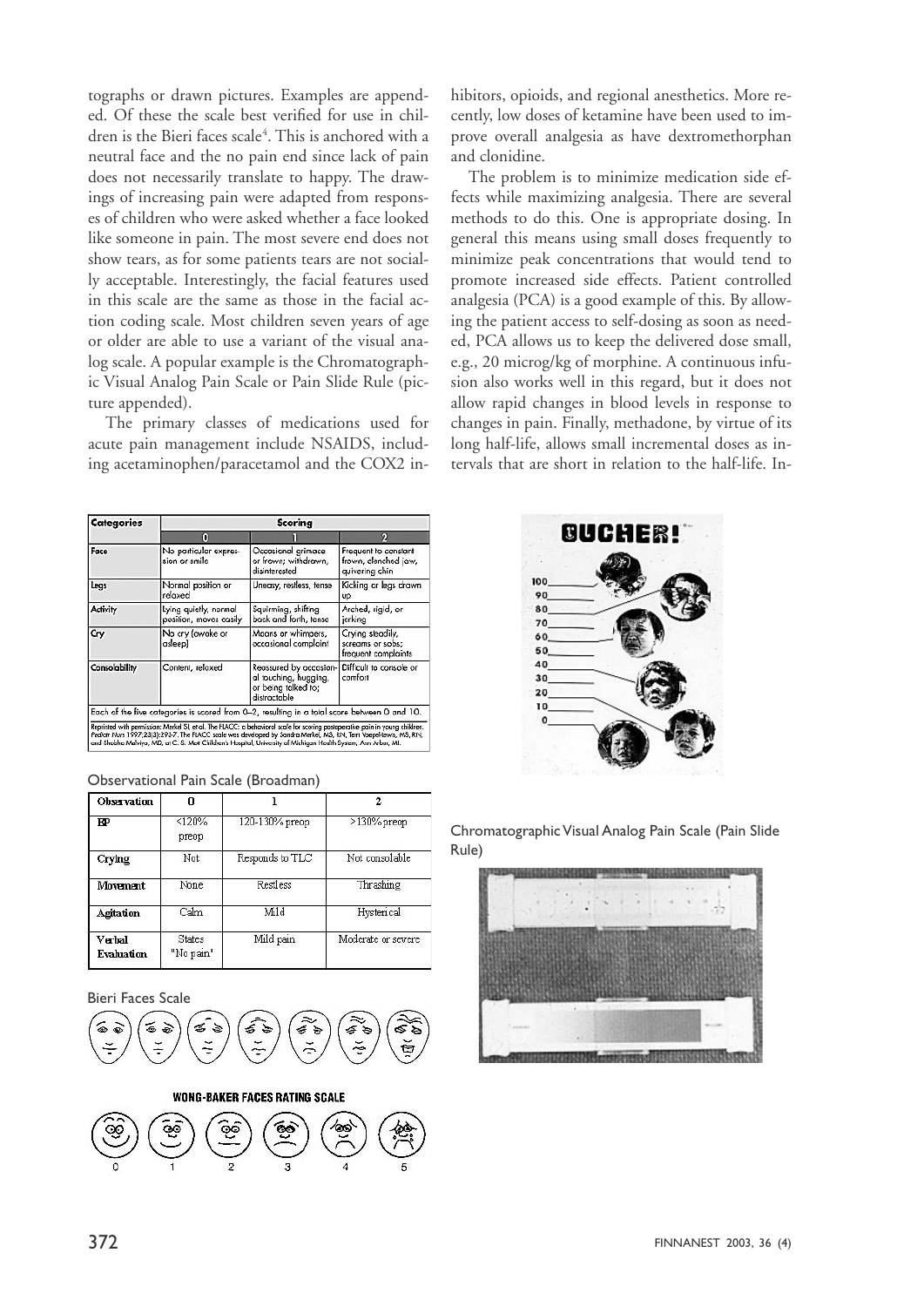tramuscular injections are the worst possible choice. Large doses are given to maximize the interval between injections. This increases side effects immediately after the injection. Also children hate shots and will under-report pain to avoid them. This leads to complications from untreated pain.

A second possibility is to use medications with fewer potential side effects. As an example, the COX2 inhibitors decrease gastric irritation and bleeding relative to traditional NSAIDs. They have no benefit in terms of renal and cardiac toxicity, however. They are also very slow in onset, so need to be started preoperatively if they are to be effective for postoperative analgesia.

The other major strategy is to use combinations of different classes of medications. Drug combinations provide additive or synergistic analgesia. This allows lower dosing of each individual medication, again minimizing side effects. Examples include combining regional anesthetics with clonidine, opioids or both for regional blocks, or combining an NSAID, e.g., ketorolac or acetaminophen, with opioids for systemic analgesia. Clonidine and dextromethorphan given preoperatively have been shown improve analgesia overall as has low dose ketamine used in conjunction with other pain regimens.  $\Box$ 

#### References:

- 1. Gilbert CA, et al., Postoperative pain expression in preschool children: validation of the child facial coding system. Clin J Pain 1999; 15: 192–200.
- 2. Broadman LM, Rice LJ, Hannallah RS. Testing the validity of an objective pain scale for infants and children. Anesthesiology 1988; 69(3A): A770.
- 3. Merkel SI, et al., The FLACC: a behavioral scale for scoring postoperative pain in young children. Pediatr Nurs 1997; 23: 293– 7.
- 4. Bieri D, et al., The Faces Pain Scale for the self-assessment of the severity of pain experienced by children: development, initial validation, and preliminary investigation for ratio scale properties. Pain 1990; 41: 139–50.

Robert T. Wilder, M.D., Ph.D., Mayo Clinic, Rochester, Mayo Eugenio Litta Children's Hospital

## **Mitä uutta horroskoopista?**

#### *Arvi Yli-Hankala*

ANESTESIATILAA ON TOTUTTU arvioimaan potilaan liikkumisen, sydämen syketaajuuden, verenpaineen ym. "anestesian kliinisten merkkien" perusteella. On

osoitettu, että mikään näistä merkeistä ei kuvaa potilaan tajuttomuuden astetta, ja anestesian hypnoottisen komponentin mittaaminen onkin ollut viimeaikaisen tuotekehittelyn suuri haaste. Jotta hypnoottista komponenttia voidaan mielekkäästi mitata, täytyy aivosähkökäyrästä (EEG) eristää piirteitä, jotka liittyvät lääkkeellä aikaansaatuun tajuttomuuteen.

Viimeksi kuluneiden kymmenen vuoden aikana markkinoille on tullut useita anestesian hypnoottisen komponentin mittareita. Tunnetuin näistä on bispektraali-indeksi, BIS, jossa anestesian "syvyyttä" mitataan EEG:sta ja se esitetään asteikolla 0–100. Tällä asteikolla 90–100 vastaa hereilläoloa, 40–60 mielekästä kirurgista anestesiasyvyyttä, ja 0 vastaa "suora-viiva -EEG:aa". Muitakin anestesian hypnoottisen komponentin mittareita on sittemmin kehitetty sekä EEG:n että kuuloherätevasteiden pohjalle. Yhteistä näille kaikille on, että mitattavasta signaalista eristetään yksittäinen tunnusluku nollan ja 100 välillä; suuret luvut kuvaavat hereilläoloa ja pienet luvut tajuttomuutta.

Entropia on alun perin termodynamiikassa käytetty mitta, jolla kuvataan tutkittavan systeemin epäjärjestyksen määrää. Sitä on viime vuosina sovellettu mm. anestesian aikaisen EEG:n tutkimukseen. Korkea entropialuku (EEG:n suuri "epäjärjestys") kuvaa kevyttä anestesiaa tai hereillä oloa. Anestesian syvetessä EEG:n järjestyksen määrä kasvaa ja entropialuku pienenee.

Kotimainen laitevalmistaja (Instrumentarium OYJ / Datex-Ohmeda Ryhmä) aloitti anestesian hypnoottisen komponentin monitoroimiseen tähtäävän tuotekehityksen vuonna 1998. Tässä projektissa kerättiin EEG:aa potilaiden ollessa hereillä ja vaihtelevan syvyisissä propofoli- tai sevofluraanianestesioissa, ja tutkittiin eri mahdollisuuksia prosessoida EEG:aa näyttämään luotettavasti anestesian hypnoottista komponenttia. Analyysitapa, johon lopulta päädyttiin, oli spektraalinen entropia, koska se on nopeasti ja luotettavasti laskettavissa eikä edellytä laskenta-algoritmin vaihtamista anestesiasyvyyden muuttuessa.

Datex-Ohmedan entropiamonitoroinnissa EEGsignaali kerätään potilaan otsalta, vahvistetaan, analysoidaan ja esitetään monitorin ruudulla. Entropia-arvo esitetään kahtena lukuna. State Entropy (SE) lasketaan taajuuskaistalta 0,8–32 Hz, ja se kuvaa lähinnä EEG:ssa tapahtuvia muutoksia. Response Entropy (RE) lasketaan 0,8–47 Hz:n kaistalta, joka sisältää sekä EEG:aa että mahdollista otsalihaksen EMG-toimintaa. Koska otsalihaksen EMG aktivoituu kivun aistimisen yhteydessä anestesian aika-